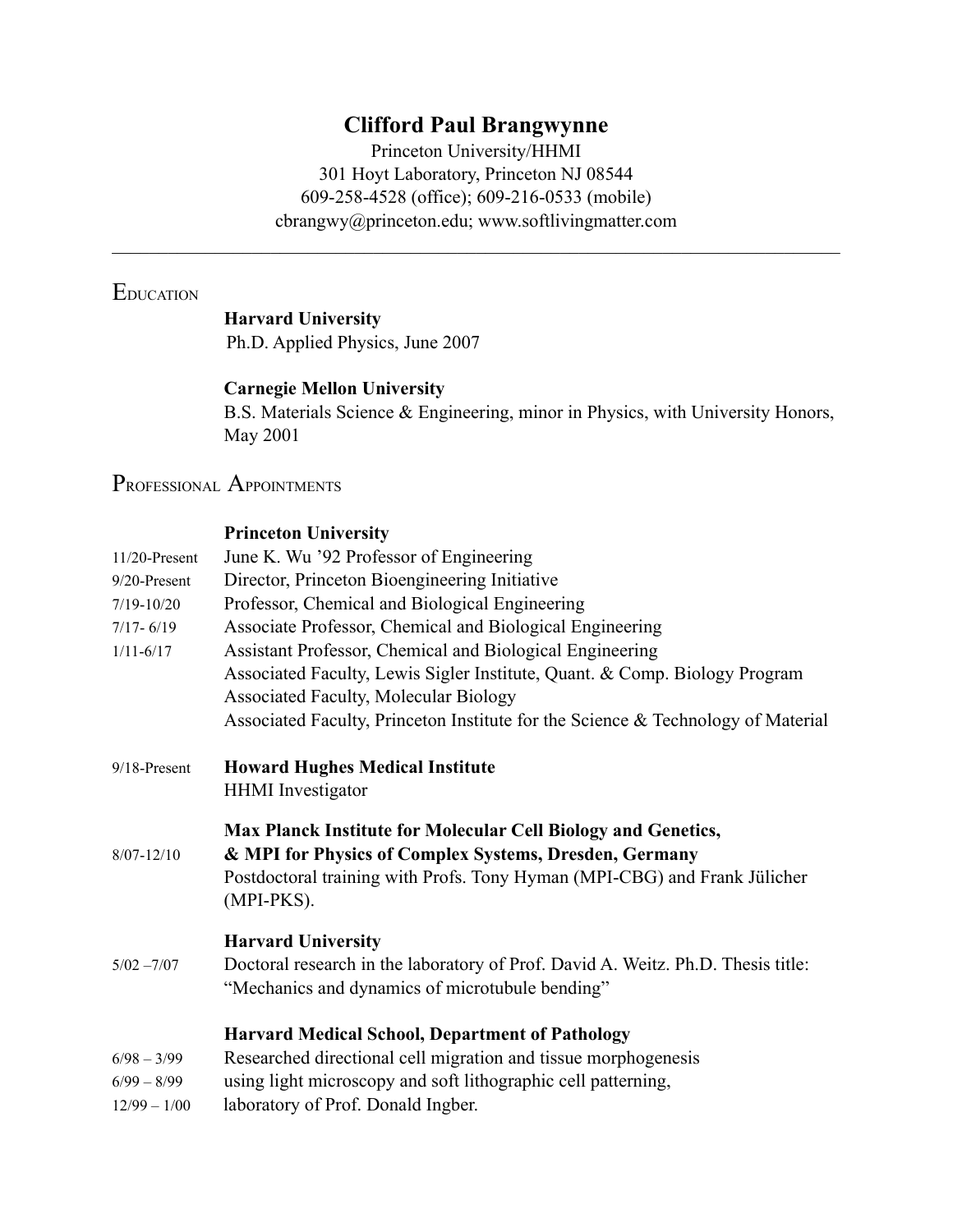PROFESSIONAL

COURSES (TAKEN)

### **Marine Biological Laboratory, Woods Hole, MA**

 "Physiology: Modern Cell Biology Using Microscopic, Biochemical and Computational Approaches", Summer 2006 (7 Weeks)

## **Ecole de Physique, Les Houches, France**

"Physics of the Cell", March 2004 (2 Weeks)

**FELLOWSHIPS** 

AWARDS & HIGHLIGHTS

- Tsuneko & Reiji Okazaki Award, 2021
- HFSP Nakasone Award, 2020
- Wiley Prize in Biomedical Sciences, 2020
- Blavatnik Awards for Young Scientists, 2020 National Laureate
- Michael and Kate Bárány Award, Biophysical Society, 2020
- Marine Biological Laboratories, Friday Evening Lecture (originally 7/10/20)
- JCB/JEM Neurodegeneration Symposium, Keynote Lecture (originally 9/15/20)
- EMBL Phase Separation Conference, Keynote Lecture (originally 5/10/20)
- MacArthur Fellow, 2018-2023
- Keystone Condensate Conference, Keynote Lecture, 2019
- Caltech Vaughan Lecture, 2019
- APS Kavli Lecture, 2019
- iBiology Online Seminars, 2018 (viewed >37k times)
- HHMI Investigator, 2018-
- HHMI-Simons Faculty Scholar, 2016-2018
- ASCB-Gibco Emerging Leader Award, 2015
- Howard B. Wentz Jr., Junior Faculty Award, 2014
- Sloan Research Fellow, 2014
- NSF CAREER Award, 2013
- NIH New Innovator Award, 2012
- Searle Scholar Award, 2012
- Princeton Engineering Commendation List for Outstanding Teaching (*CBE 433/533 Mech. & Dynamics of Soft Living Matter, S11, F15,F16*)
- Helen Hay Whitney Fellowship, 2008-2010
- MPI-PKS, Dresden: Visiting Fellowship, 2007-2008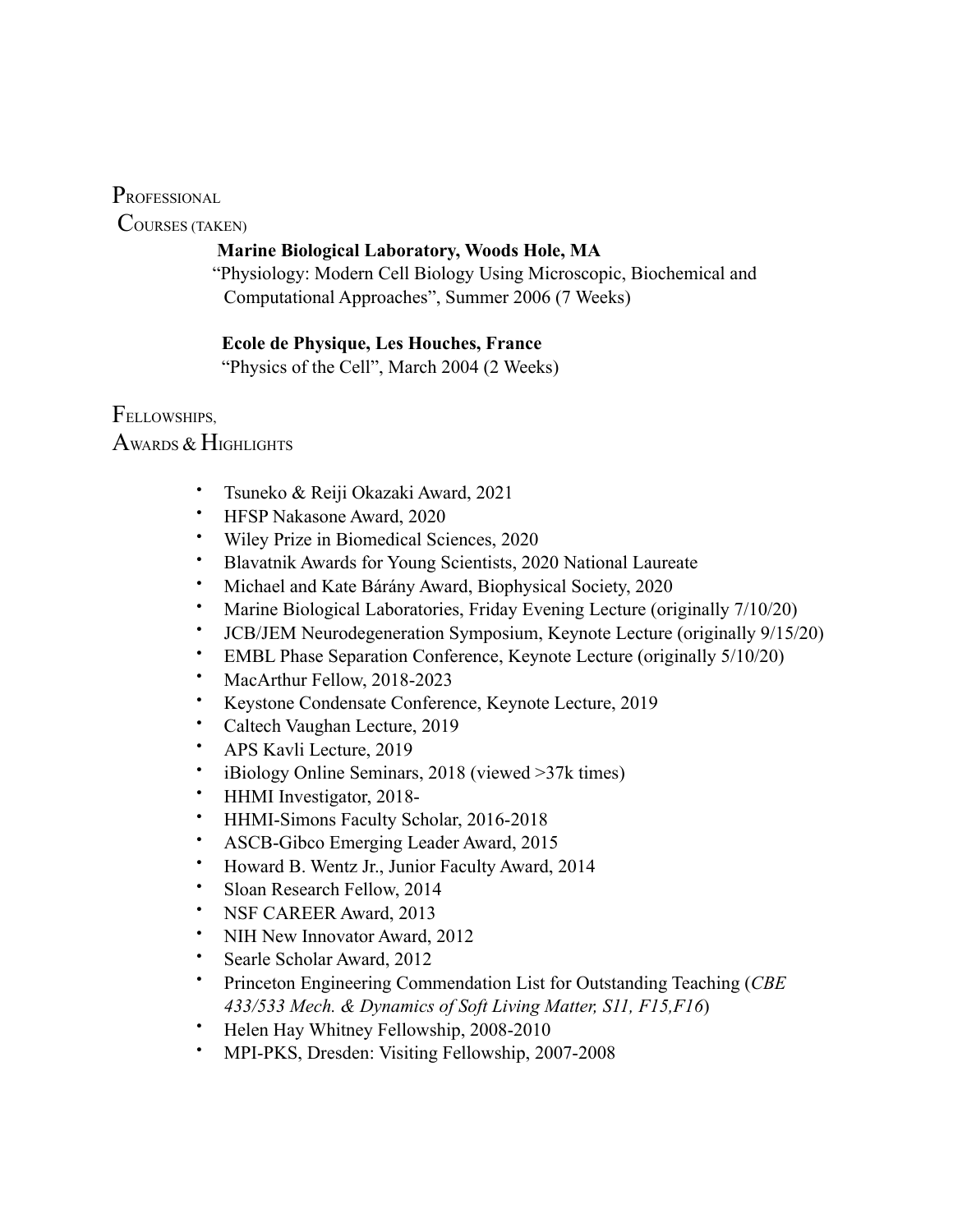## **PRESS**

<https://endpts.com/softbank-leads-150m-round-into-dewpoint-as-condensate-biotech-nears-clinic/> <https://paw.princeton.edu/article/toolmakers-mind> <https://www.nature.com/articles/s41587-021-00828-4> <https://discovery.princeton.edu/2020/12/16/of-lava-lamps-and-living-cells/> [https://www.chemistryworld.com/features/how-does-a-cell-know-what-kind-of-cell-it-should-be/](https://www.chemistryworld.com/features/how-does-a-cell-know-what-kind-of-cell-it-should-be/4012667.article) [4012667.article](https://www.chemistryworld.com/features/how-does-a-cell-know-what-kind-of-cell-it-should-be/4012667.article) [https://www.towntopics.com/wordpress/2020/10/28/princeton-professor-is-2020-winner-of-blavatnik](https://www.towntopics.com/wordpress/2020/10/28/princeton-professor-is-2020-winner-of-blavatnik-award-for-young-scientists/)[award-for-young-scientists/](https://www.towntopics.com/wordpress/2020/10/28/princeton-professor-is-2020-winner-of-blavatnik-award-for-young-scientists/) <https://www.pnas.org/doi/10.1073/pnas.2017799117> [https://www.quantamagazine.org/molecular-condensates-in-cells-may-hold-keys-to-lifes](https://www.quantamagazine.org/molecular-condensates-in-cells-may-hold-keys-to-lifes-regulation-20210107/)[regulation-20210107/](https://www.quantamagazine.org/molecular-condensates-in-cells-may-hold-keys-to-lifes-regulation-20210107/) [https://cen.acs.org/biological-chemistry/biochemistry/Transient-droplets-organize-biochemical-reactions/](https://cen.acs.org/biological-chemistry/biochemistry/Transient-droplets-organize-biochemical-reactions/98/i27) [98/i27](https://cen.acs.org/biological-chemistry/biochemistry/Transient-droplets-organize-biochemical-reactions/98/i27) <https://www.science.org/doi/10.1126/science.371.6527.336> [https://www.npr.org/sections/health-shots/2020/07/08/888687912/new-clues-to-als-and-alzheimers-from](https://www.npr.org/sections/health-shots/2020/07/08/888687912/new-clues-to-als-and-alzheimers-from-physics)[physics](https://www.npr.org/sections/health-shots/2020/07/08/888687912/new-clues-to-als-and-alzheimers-from-physics) <https://www.nature.com/articles/s41592-020-0855-3>

<https://www.newyorker.com/magazine/2022/03/07/a-journey-to-the-center-of-our-cells/amp>

<https://www.nature.com/articles/d41573-019-00069-w>

<https://alumni.princeton.edu/stories/cliff-brangwynne-seeks-symphony-science-cells>

<https://www.scientificamerican.com/article/lava-lamp-proteins-may-help-cells-cheat-death/>

[https://www.bostonglobe.com/metro/2018/10/04/three-boston-area-figures-among-macarthur-fellows/](https://www.bostonglobe.com/metro/2018/10/04/three-boston-area-figures-among-macarthur-fellows/X4kOeQ0GYnxkP6NOfJMgTO/story.html) [X4kOeQ0GYnxkP6NOfJMgTO/story.html](https://www.bostonglobe.com/metro/2018/10/04/three-boston-area-figures-among-macarthur-fellows/X4kOeQ0GYnxkP6NOfJMgTO/story.html)

<https://patch.com/new-jersey/princeton/2-princeton-professors-awarded-macarthur-genius-grant> [https://engineering.princeton.edu/news/2018/10/04/brangwynne-named-2018-macarthur-fellow-work](https://engineering.princeton.edu/news/2018/10/04/brangwynne-named-2018-macarthur-fellow-work-bioengineering)[bioengineering](https://engineering.princeton.edu/news/2018/10/04/brangwynne-named-2018-macarthur-fellow-work-bioengineering)

<https://www.towntopics.com/wordpress/2018/05/23/brangwynne-wins-8m-for-biomedical-research/> <https://knowablemagazine.org/article/living-world/2020/what-is-liquid-liquid-phase-separation> <https://www.nature.com/articles/d41586-018-03070-2>

<https://www.science.org/doi/pdf/10.1126/science.334.6059.1048>

<https://rupress.org/jcb/article/214/2/122/38578/Cliff-Brangwynne-All-the-right-materials>

CITIZENSHIP United States of America, Republic of Ireland

LANGUAGES English, Spanish (conversational), German (conversational)

### **PUBLICATIONS**

Google Scholar: [https://scholar.google.com/citations?user=wAoRV\\_AAAAAJ&hl=en&oi=sra](https://scholar.google.com/citations?user=wAoRV_AAAAAJ&hl=en&oi=sra) As of March 15, 2022, *Total Citations:* 16,072; *H-Index:* 46  $\S =$  Authors contributed equally  $\dagger$  = Corresponding Author

 78. Lee DSW, Choi C-H, Sanders DW, Beckers L, Riback J, Brangwynne CP†, Wingreen NS†. A rich get richer effect governs intracellular condensate size distribution. B*ioRxiv* 2022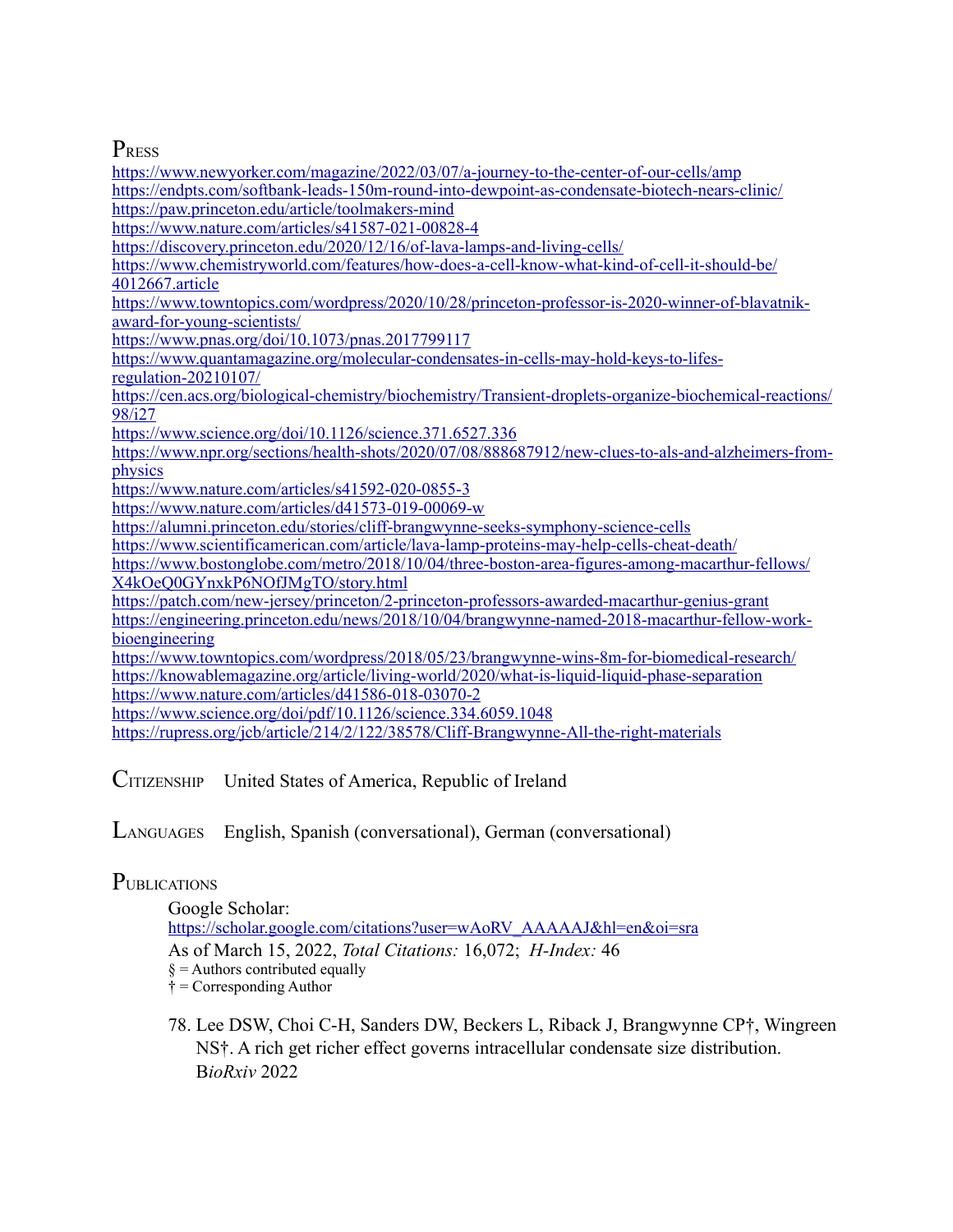- 77. Lee DSW, Strom A, Brangwynne CP†. The mechanobiology of nuclear phase separation. *APL Bioengineering*, in revision.
- 76. Keber FC, Nguyen T, Brangwynne CP†, Wuhr M†, Evidence for widespread cytoplasmic structuring into mesoscopic condensates. B*ioRxiv* 2022 doi: https://doi.org/10.1101/2021.12.17.473234
- 75. Riback J§, Eeftens JM§, Lee DSW§, Quinodoz SA, Beckers L, Becker LA, Brangwynne CP†. Viscoelastic RNA entanglement and advective flow underlie nucleolar form and function. *BioRxiv* 2022 https://www.biorxiv.org/content/ 10.1101/2021.12.31.474660v1
- 74. Gouveia B§, Kim Y§, Shaevitz J, Petry S, Stone HA†, Brangwynne CP†. Capillary forces in living cells. (Perspective article, in revision, *Nature*)
- 73. Rana U, Brangwynne CP, Panagiatopoulos†. Phase separation versus aggregation behavior for model disordered proteins. *Journal of Chemical Physics* 2021 (Cover article, Editor's pick, in press) https://doi.org/10.1063/5.0060046
- 72. Shimobayashi S, Sanders DW, Ronceray P, Haataja M, Brangwynne CP†. Nucleation landscape of biomolecular condensates. *Nature* 2021 https://doi.org/10.1038/ s41586-021-03905-5
- 71. Sanders DW, Jumper CC, Ackerman PJ, Bracha D, Donlic A, Kim H, Kenney D, Castello-Serrano I, Suzuki S, Tamura T, Tavares AH, Saeed M, Holehouse AS, Ploss A, Levental I, Douam F, Padera RF, Levy BD, Brangwynne CP†*.* SARS-CoV-2 requires cholesterol for viral entry and pathological syncytia formation. *eLife* 2021 DOI:10.7554/eLife.65962
- 70. Zhang Y§, Lee DSW§, Meir Y, Brangwynne CP, Wingreen NS†. Mechanical frustration of phase separation in the cell nucleus by chromatin. *Physical Review Letters* 2021 https://doi.org/10.1103/PhysRevLett.126.258102
- 69. Jack A§, Kim Y§, Stom A§, Lee DSW, Williams B, Schaub JM, Kellogg EH, Finkelstein IJ, Ferro LS, Yildiz A†, Brangwynne CP†. Compartmentalization of telomeres through DNA-scaffolded phase separation. *Developmental Cell* 2022, DOI: 10.1016/j.devcel.2021.12.017
- 68. Amy R. Strom§, Ronald J. Biggs§, Edward J. Banigan§, Xiaotao Wang, Katherine Chiu, Cameron Herman, Jimena Collado, Feng Yue, Joan C. Ritland Politz, Leah J. Tait, David Scalzo, Agnes Telling, Mark Groudine, Clifford P. Brangwynne, John F. Marko, Andrew D. Stephens†. HP1 $\alpha$  is a chromatin crosslinker that controls nuclear and mitotic chromosome mechanics. *Elife* 2021 DOI:10.7554/eLife.63972
- 67. Eeftens JM, Kapoor M, Brangwynne CP†. Polycomb condensates can promote epigenetic marks but are not required for sustained chromatin compaction. *Nature Communications* 2021 https://doi.org/10.1038/s41467-021-26147-5
- 66. Safari MS, King MR, Brangwynne CP, Petry S†. Interaction of spindle assembly factor TPX2 with importins-α/β inhibits protein phase separation. *Journal of Biological Chemistry*, 2021 DOI:https://doi.org/10.1016/j.jbc.2021.100998
- 65. Mark Esposito, Cao Fang, Katelyn Cook, Nana Park, Yong Wei, Chiara Spadazzi, Dan Bracha, Hannah Slabodkin, Ramesh Gunaratna, Gary Laevsky, Christina DeCoste, Clifford P. Brangwynne, Ileana M. Cristea, Yibin Kang†. TGFbeta-induced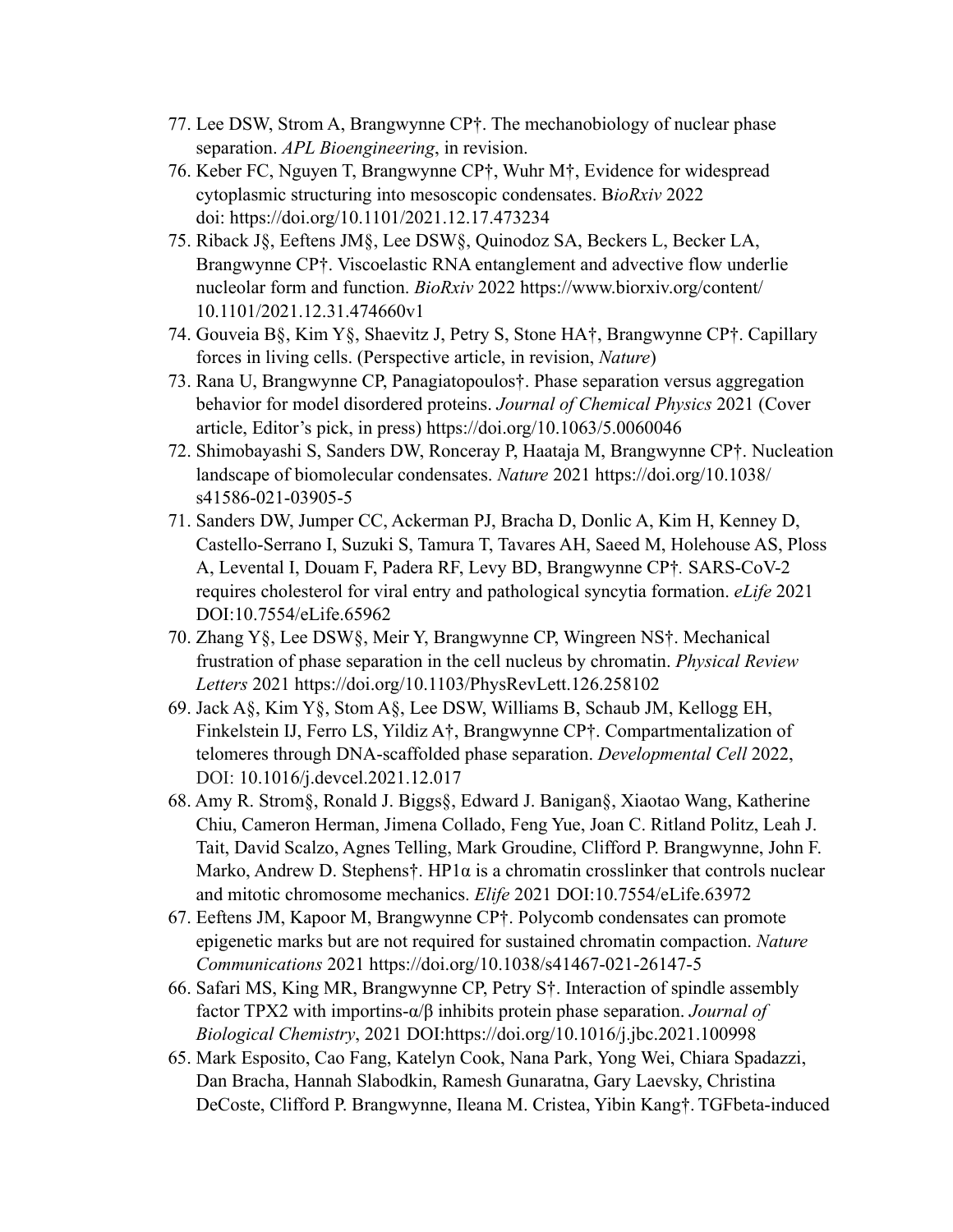Dact1 biomolecular condensates repress Wnt signaling via multivalent protein-protein interactions. *Nature Cell Biology*, 2021 DOI: 10.1038/s41556-021-00641-w

- 64. Lee DSW, Wingreen N, Brangwynne CP†. Chromatin mechanics dictates subdiffusion and coarsening dynamics of embedded condensates. *Nature Physics,* 2021 https://doi.org/10.1038/s41567-020-01125-8
- 63. Treen N, Shimobayashi SF, Eeftens J, Brangwynne CP. Levine MS†. Properties of Repression Condensates in Living Ciona Embryos. *Nature Communications,* 2021 *12:1561*
- 62. Lafontaine DLJ § †, Riback JA §, Bascetin R, Brangwynne CP†. The nucleolus as an active multiphase condensate. *Nature Reviews in Cell and Molecular Biology,* 2020 https://doi.org/10.1038/s41580-020-0272-6
- 61. Statt A§, Casademund H§, Brangwynne CP. Panagiatopoulos AZ†. Model for disordered proteins with strongly sequence-dependent liquid phase behavior. *The Journal of Chemical Physics,* 152:075101, 2020
- 60. Riback JA§, Zhu L§, Ferrolino MC, Tolbert M, Mitrea DM, Sanders DW, Wei M-T, Kriwacki RW<sup>†</sup>, Brangwynne CP<sup>†</sup>. Composition dependent thermodynamics of intracellular phase separation. *Nature*, 581, 209-214, 2020
- 59. Sanders DW, Kedersha N, Lee DSW, Strom AR, Drake V, Bracha D, Riback JA, Bracha D, Eeftens JM, Iwanicki A, Jacobs W, Wang A, Wei MT, Whitney G, Lyons SM, Anderson PJ, Ivanov P, Brangwynne CP†. Competing protein interaction networks control multiphase intracellular organization. *Cell,* 181(2):306-324, 2020
- 58 Wei M-T, Chang Y-C, Shimobayashi SF, Shin Y, Brangwynne CP†. Nucleated transcriptional condensates amplify gene expression. *Nature Cell Biology*, 22 1187-1196, 2020
- 57. Bracha D, Walls M, Brangwynne CP†. Probing and engineering liquid-phase organelles. *Nature Biotechno*logy, 37,1435–1445, 2019
- 56. Riback JA, Brangwynne CP†. Can phase separation buffer cellular noise? *Science,*  367:6476:364-365, 2020
- 55. Strom A, Brangwynne CP†. The Liquid Nucleome: Phase Transitions in the Nucleus at a Glance. *Journal of Cell Science,* doi: 10.1242/jcs.235093, 2019
- 54. Taylor NO, Wei MT, Stone HA, Brangwynne CP†. Quantifying phase-separated protein condensates using fluorescent recovery after photobleaching. *Biophysical Journal,* 117(7):1285-1300, 2019
- 53. Zhu L, Richardson TM, Wacheul L, Wei MT, Feric M, Whitney G, Lafontaine DLJ, Brangwynne CP†. Controlling the viscoelasticity and rRNA processing function of the nucleolus using light. *PNAS*, 116(35), 2019
- 52. Bracha D, Walls MT, Wei MT, Zhu L, Kurian M, Avalos JL,Toettcher JE, Brangwynne CP<sup>†</sup>. Mapping local and global liquid phase behavior in living cells using photo-oligomerizable seeds. *Cell*, 175(6):1467-1480, 2018
- 51. Shin Y , Chang Y-C, Lee DSW, Berry J, Sanders DW, Ronceray P, Wingreen N.S., Haataja M.P., Brangwynne CP†. Liquid nuclear condensates mechanically sense and restructure the genome. *Cell*, 175(6):1481-1491, 2018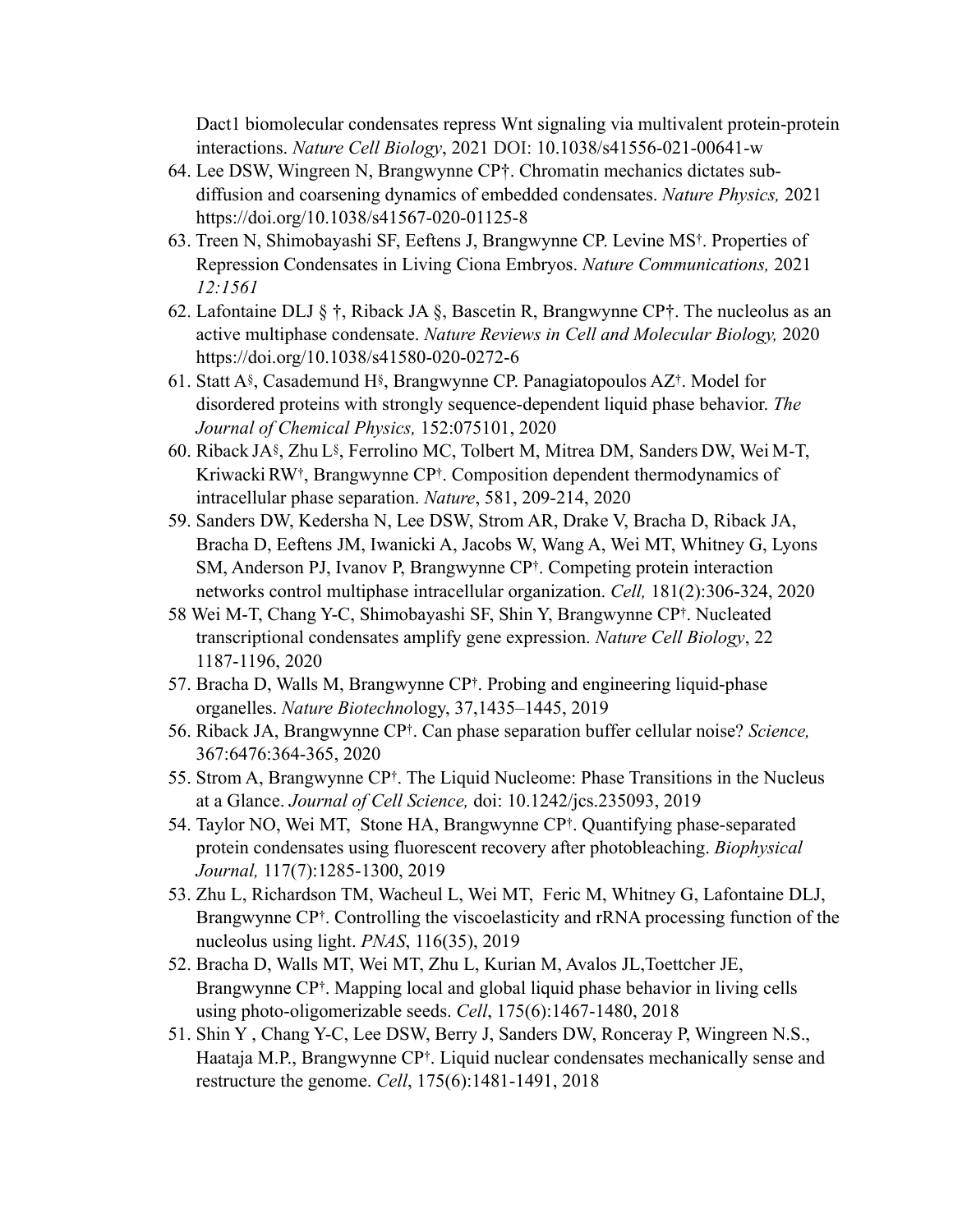- 50. Dine E, Gil A, Uribe G, Brangwynne CP, Toettcher JE†. Protein phase separation provides long term memory of transient spatial stimuli. *Cell Systems, 2018*
- 49. Berry J, Brangwynne CP†, Haataja MP†. Physical Principles of Biomolecular Organization in Living Cells via Active and Passive Phase Transitions. *Reports on Progress in Physics*, 81(4), 2018
- 48. Shin Y, Brangwynne CP†. Liquid phase condensation in cell physiology and disease. *Science* 357(6357)eaaf4382, 2017
- 47. Sanders DW†, Brangwynne CP†. Neurodegenerative disease: RNA repeats put a freeze on cells. *Nature*, 546(7657), 2017
- 46. Shivers J, Uppaluri S, Brangwynne CP†. Microfluidic immobilization and subcellular imaging of developing Caenorhabditis elegans. *Biomicrofluidics,* 2017 (doi:10.1007/ s10404-017-1988-2)
- 45. Wei SMT, Holehouse A, Elbaum-Garfinkle S, Arnold C, Priestley RD, Pappu RV†, Brangwynne CP†. Phase behavior of disordered proteins underlying low density and high permeability of liquid organelles. *Nature Chemistry*, 9: 1118–1125, 2017
- 44. Shin Y, Berry J, Pannucci N, Haataja MP, Toettcher JE†, Brangwynne CP†. Spatiotemporal control of intracellular phase transitions using light-activated Optodroplets, *Cell,* 168(1-2): 159-171, 2017
- 43. Thutupalli S†§, Uppaluri S†§, Constable GWA, Levin SA, Stone HA, Tarnita CE, Brangwynne CP†. Farming and public goods production in *C.elegans* populations. *Proceedings of the National Academy of Sciences USA,* 114(9)2289-2294, 2017
- 42. Taylor N, Elbaum-Garfinkle S, Vaidya N, Zhang H, Stone HA, Brangwynne CP†. A microfluidic platform for measuring the properties and phase behavior of organellebased RNA/protein liquid phases. *Soft Matter*, 12:9142-9150, 2016
- 41. Uppaluri S, Weber S, Brangwynne CP†. Hierarchical size scaling during multicellular growth and development. *Cell Reports*, 17:345-352, 2016
- 40. Brangwynne CP†, Marko J†. A sticky problem for chromosomes. *Nature*, 535:234-235, 2016
- 39. Feric M§, Vaidya N§, Harmon TS, Mitrea DM, Zhu L, Richardson TM, Kriwacki RW, Pappu RV, Brangwynne CP†.Coexisting liquid phases underlie nucleolar subcompartments. *Cell*, 165(7):1686-1697, 2016
- 38. Elbaum-Garfinkle S, Brangwynne CP†. Liquids, fibers, and gels: The many phases of neurodegeneration. *Developmental Cell*, 35(5):531-532, 2015
- 37. Zhang H, Elbaum-Garfinkle S, Langdon E, Taylor N, Occhipinti P, Bridges A, Brangwynne CP†, Gladfelter AS†. RNA controls PolyQ protein phase transitions. *Molecular Cell,* 60(2):220-230, 2015
- 36. Brangwynne CP†, Tompa P, Pappu RV. Phase transitions and the polymer physics of intracellular organization. *Nature Physics* 11:899-904, 2015
- 35. Bosse J, Hogue IB, Feric M, Thiberge SY, Sodeik B, Brangwynne CP, Enquist LW. Remodeling nuclear architecture allows efficient transport of herpesvirus capsids by diffusion. *Proceedings of the National Academy of Sciences USA,* 112(42): E5725- E5733, 2015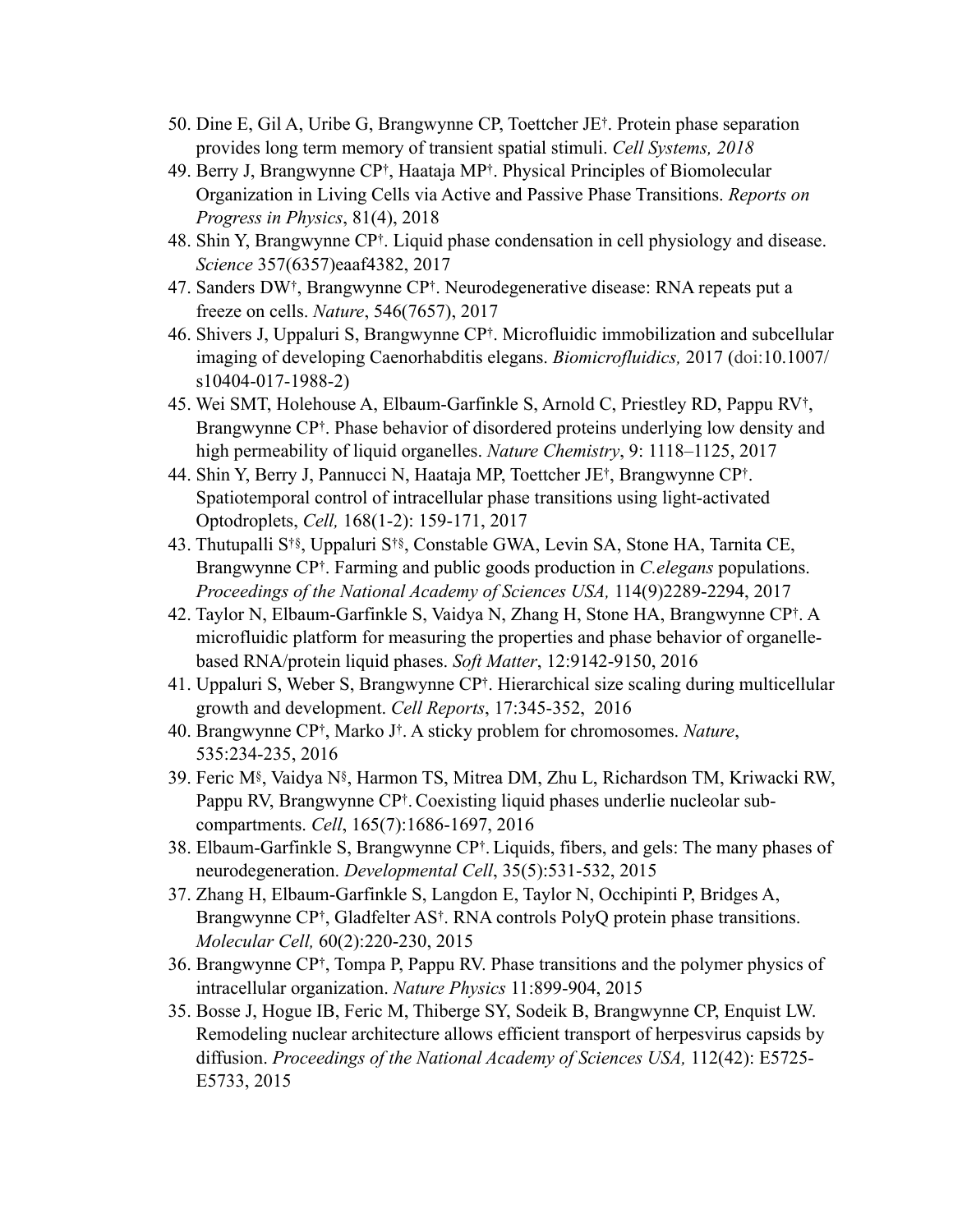- 34. Berry J§, Weber SC§, Vaidya N, Haataja M†, Brangwynne CP†. RNA transcription modulates phase transition-driven nuclear body assembly. *Proceedings of the National Academy of Sciences USA,* 112(38):E5237-E5245, 2015
- 33. Uppaluri S, Brangwynne CP†. A size threshold governs *Caenorhabditis elegans*  developmental progression. *Proceedings of Royal Society B*, 282: 20151283, 2015
- 32. Feric M, Broedersz C, Brangwynne CP†. Soft viscoelastic properties of nuclear actin age oocytes due to gravitational creep. *Scientific Reports,* 5:16607, 2015
- 31. Elbaum-Garfinkle S, Kim Y, Szczepaniak C, Eckmann C, Myong S, Brangwynne CP†. The disordered P granule protein LAF-1 drives phase separation into droplets with tunable viscosity and dynamics. *Proceedings of the National Academy of Sciences USA,* 112(23):7189-7194, 2015
- 30. Gilpin W, Uppaluri S, Brangwynne CP†. Worms under pressure: bulk mechanical properties of *C.elegans* are independent of the cuticle. *Biophysical Journal*, 108:1887-1898, 2015
- 29. Zhu L, Brangwynne CP†. Nuclear Bodies: The emerging biophysics of nucleoplasmic phases. *Current Opinion in Cell Biology,* 34:23-30, 2015
- 28. Weber SC, Brangwynne CP†. Inverse size scaling of the nucleolus by a concentration-dependent phase transition. *Current Biology*, 25(5):641-646, 2015
- 27. Brangwynne CP†. Phase transitions and size scaling of membrane-less organelles. *Journal of Cell Biology*, 203(6):875-881, 2013
- 26. Feric M, Brangwynne CP†. A nuclear F-actin scaffold stabilizes ribonucleoprotein droplets against gravity in large cells. *Nature Cell Biology*, 15:1253-1259, 2013
- 25. Lee C-F, Brangwynne CP, Gharakhani J, Hyman AA, Jülicher F. Spatial organization of cell cytoplasm by position-dependent phase separation. *Physical Review Letters*, 111(8):088101, 2013
- 24. Broedersz CP, Brangwynne CP†. Nuclear mechanics: lamin webs and pathological blebs. *Nucleus*, 4(3):156-159, 2013
- 23. Brangwynne CP†, Johnson TL†. The micro and macro of RNA function. *Molecular Biology of the Cell*, 24(6):679, 2013
- 22. Shan WL, Chen Z, Broedersz C, Gumaste AA, Soboyejo WO, Brangwynne CP†. Attenuated short wavelength buckling and force propagation in a biopolymerreinforced rod. *Soft Matter,* 9:194-199, 2012
- 21. Brangwynne CP†, Hyman AA†. In retrospect: Oparin and the origin of life. *Nature,*  491:524-5, 2012
- 20. Weber SC, Brangwynne CP†. Getting RNA and protein in phase. *Cell,* 149:1188:1191, 2012
- 19. Hyman AA†, Brangwynne CP†. Beyond stereo-specificity: liquids and mesoscale organization of cytoplasm. *Developmental Cell,* 21:14-16, 2011
- 18. Brangwynne CP†. Soft active aggregates: mechanics, dynamics and self-assembly of liquid-like intracellular protein bodies. *Soft Matter,* 7:3052-3059, 2011
- 17. Brangwynne CP†, Mitchison TJ, Hyman AA. Active liquid-like behavior of nucleoli determines their size and shape in Xenopus laevis oocytes. *Proceedings of the National Academy of Sciences USA,* 108(11):4334-4339, 2011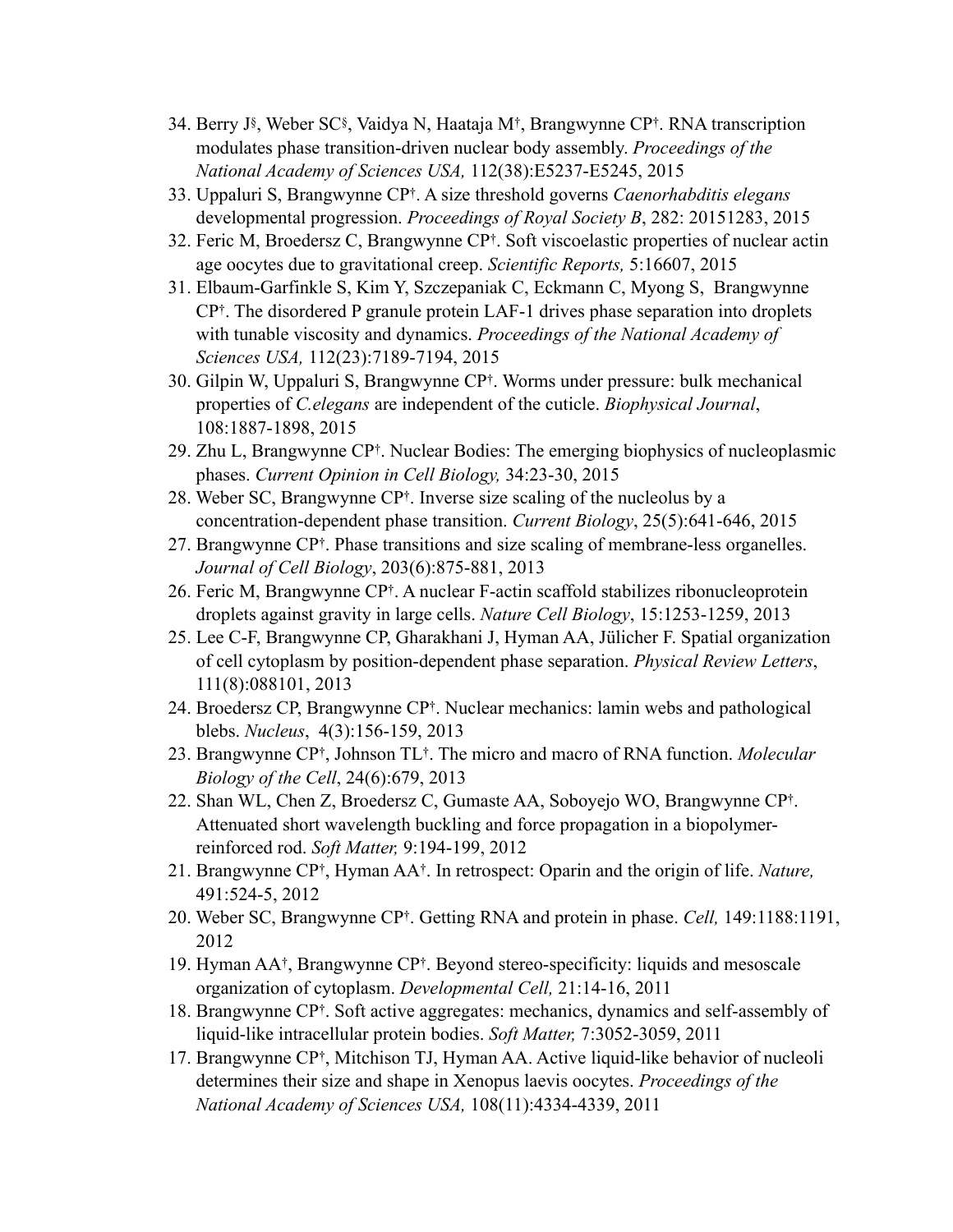- 16. Greenan G, Brangwynne CP, Jaensch S, Gharakhani J, Jülicher F, Hyman AA. Centrosome size sets mitotic spindle length in *Caenorhabditis elegans* embryos. *Current Biology,* 20:353-358, 2010
- 15. Brangwynne CP, Eckmann CR, Courson DS, Rybarska A, Hoege C, Gharakhani J, Jülicher F, Hyman AA. Germline P granules are liquid droplets that localize by controlled dissolution/condensation. *Science,* 324: 1729-1732, 2009
- 14. Brangwynne CP, Koenderink GH, MacKintosh FC, Weitz DA. Intracellular transport by active diffusion. *Trends in Cell Biology,* 19(9):425-427, 2009
- 13. Brangwynne CP, Koenderink GH, MacKintosh FC, Weitz DA. Cytoplasmic diffusion: molecular motors mix it up. *Journal of Cell Biology,* 183(4):583-7, 2008
- 12. Groen AC, Needleman D, Brangwynne CP, Gradinaru C, Fowler B, Mazitschek R, Mitchison TJ. A novel small-molecule inhibitor reveals a possible role of kinesin-5 in anastral spindle-pole assembly. *Journal of Cell Science,* 121(Pt 14):2293-3000, 2008
- 11. Brangwynne CP, MacKintosh FC, Weitz DA. Force fluctuations and polymerization dynamics of intracellular microtubules. *Proceedings of the National Academy of Sciences USA,* 104(41):16128-16133, 2007
- 10. Brangwynne CP, Koenderink GH, Barry E, Dogic Z, MacKintosh FC, Weitz DA. Bending dynamics of fluctuating biopolymers probed by automated high-resolution filament tracking. *Biophysical Journal,* 91(1): 346-359, 2007
- 9. Brangwynne CP, Koenderink GH, MacKintosh FC, Weitz DA. Nonequilibrium microtubule fluctuations in a model cytoskeleton. *Physical Review Letters,*  100(11):118104, 2008
- 8. Leung LY, Tian DT, Brangwynne CP, Weitz DA, Tschumperlin DJ. A new microrheometric approach reveals individual and cooperative roles for TGF- β1 and IL-1β in fibroblast-mediated stiffening of collagen gels. *FASEB Journal,*  21(9):2064-2073*,* 2007
- *7.* Kasza KE, Rowat AC, Liu J, Angelini TE, Brangwynne CP, Koenderink GH, Weitz DA. The cell as a material. *Current Opinion in Cell Biology,* 19(1): 101-107, 2007
- 6. Brangwynne CP, MacKintosh FC, Kumar S, Geisse NA, Talbot J, Mahadevan L, Parker KK, Ingber DE, Weitz DA. Microtubules can bear enhanced compressive loads in living cells because of lateral reinforcement. *Journal of Cell Biology,* 173(5): 733-741, 2006
- 5. Huang S§, Brangwynne CP§, Parker KK, Ingber DE. Symmetry-breaking in mammalian cell cohort migration during tissue pattern formation: Role of randomwalk persistence. *Cell Motility and the Cytoskeleton*, 61(4):201-213, 2005
- 4. Kaufman LJ, Brangwynne CP, Kasza KE, Filippidi E, Gordon VD, Deisboeck TS, Weitz DA. Glioma expansion in collagen I matrices: analyzing collagen concentration-dependent growth and motility patterns. *Biophysical Journal,*  89(1):635-650, 2005
- 3. Parker KK, Brock AL, Brangwynne CP. *et.al.* Directional control of lamellipodia extension by constraining cell shape and orienting cell tractional forces. *FASEB J*ournal, 16:1195-1204, 2002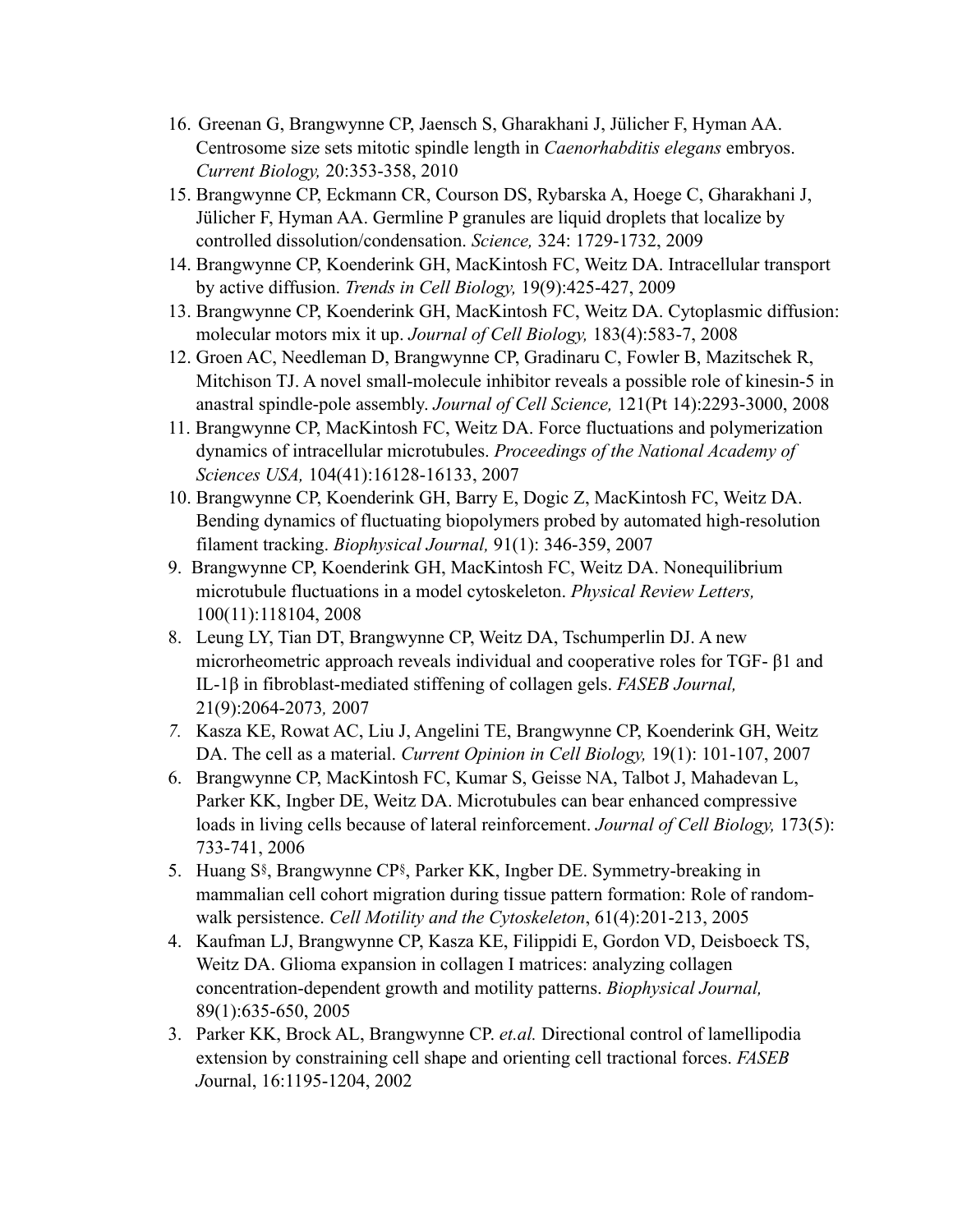- 2. Brangwynne CP, Huang S, Parker KK, Ingber DE. Symmetry-breaking in mammalian populations migrating in vitro. *In Vitro Cell and Developmental Biol*ogy *Animal,*  36:563-5, 2000
- 1. Chen CS, Brangwynne CP, Ingber DE. Pictures in cell biology: squaring up to the cell shape debate. *Trends in Cell Biology,* 9:283, 1999

## BOOK CHAPTERS

- Goldmann W, Alonso JL, Bojanowski K, Brangwynne CP. et. al. Cell Shape Control and Mechanical Signalling through the Cytoskeleton. In: *The Cytoskeleton and Signalling: A Practical Approach.* : Carraway, K, Oxford, England: Oxford University Press, 245-276, 1999
- Gardel ML, Kasza KE, Brangwynne CP, Liu J, Weitz DA. Ch.19 Mechanical Response of Cytoskeletal Networks, In: *Methods in Cell Biology*, eds. John J. Correia and H. William Detrich, III, 89:487-519, 2008

## TEXTBOOK CONTRIBUTIONS

- Molecular Biology of the Cell, Alberts et.al. 9th Edition, Figure 3-78 adapted from Brangwynne et.al. *PNAS* 2011
- (Cover Image) Cell and Molecular Biology: Concepts and Experiments, Gerald Karp, 3rd Edition
- (Cover Image) Laboratory Investigations in Cell and Molecular Biology, Allyn Bregman, 4th Edition

# PATENTS

- "Optogenetic tool for rapid and reversible clustering of proteins", Brangwynne CP, Toettcher JE, Shin Y. US10533167B2
- "Disordered protein-based seeds for molecular clustering", Brangwynne CP, Bracha D. US20200095569A1
- "System and method for inducing clusters of gene regulatory proteins targeted to specific genetic loci" US20210047659A1 Brangwynne CP, Shin Y, Bracha D
- "High throughput method and system for mapping intracellular phase diagrams", Brangwynne CP, Bracha D, Jumper C, Ackerman P. US 2021/0350875
- "System and method for modulating stress granule assembly", Brangwynne CP, Drake V, Sanders DW. WO2020014588A1
- *<Numerous other provisional and full patent applications have been filed>*.

### **ENTREPRENEURSHIP**

Co-Founder, Nereid Therapeutics (Chair SAB, Consultant)

## **RESEARCH**

**FUNDING** 

• (PI) Multdisciplinary University Research Initiative (MURI), Air Force Office of Scientific Research, "Uncovering and applying the interfacial design principles of multiphasic natural and synthetic organelles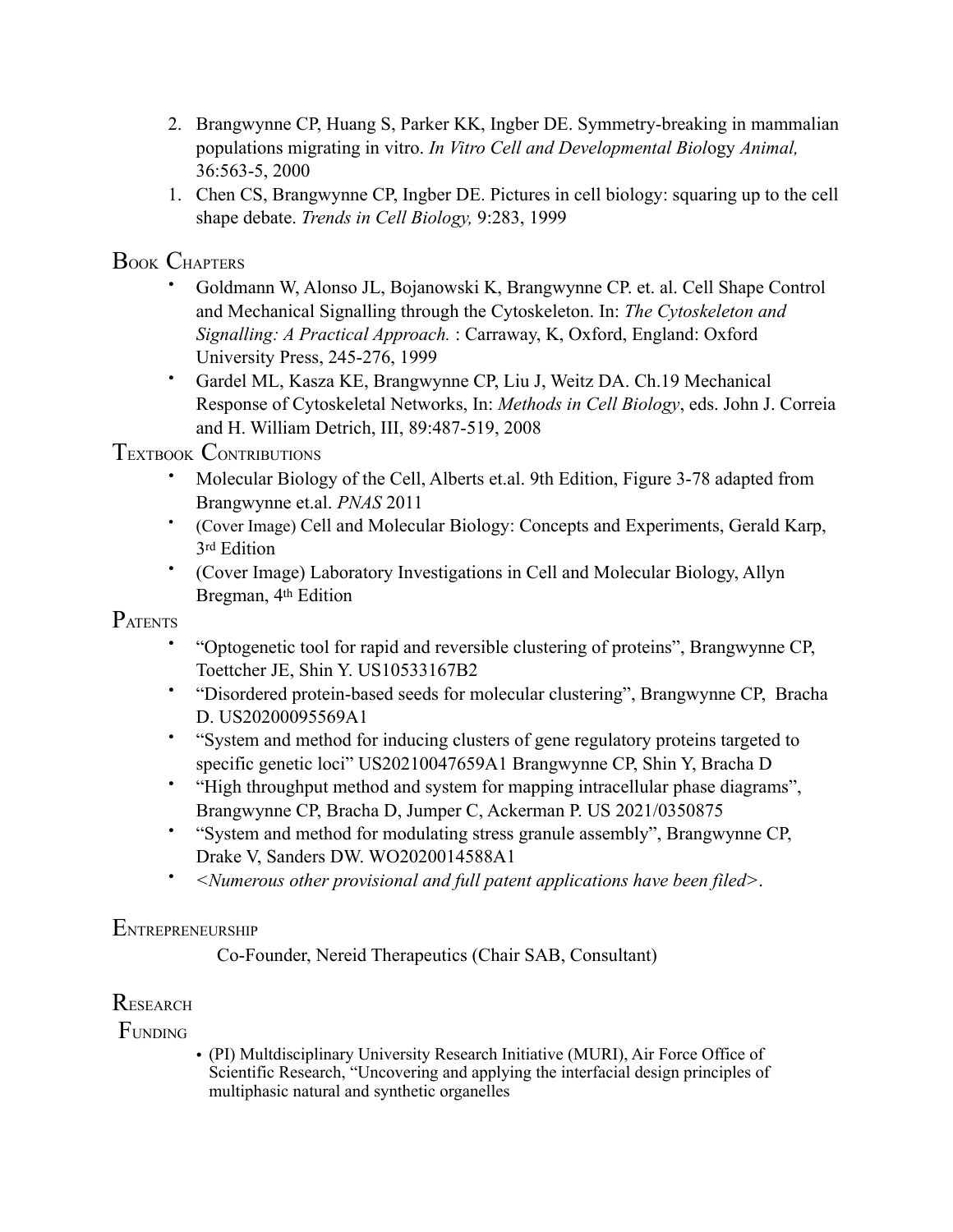- (PI) Howard Hughes Medical Institute, Transformative Technology Award, "NanoCIE: Nanoscale Condensate Imaging and Engineering Facility" 2019
- (PI) Princeton SEAS Focused Research Team, "Engineering Intracellular Organelles" 10/1/2018-9/30/2021
- (PI) Investigator, Howard Hughes Medical Institute, 9/1/2019-8/31/2026 (first seven year appointment)
- (co-PI) US-Israel Binational Science Foundation, "Architecture and stability of non membranated organelles investigated by novel cryo-electron tomography". 3/1/2017-2/28/2020
- (PI) Howard Hughes Medical Institute & Simons Foundation, 11/1/2016-10/31/2018, HHMI-Simons Faculty Scholar Award
- (PI) Defense Advanced Research Projects Agency (DARPA), 11/1/2016-10/31/2017 "Cyborg Computation with Liquid Phases of Cytoplasm"
- (PI) National Institutes of Health (1DP2 GM105437-01), 09/2012-08/2017 NIH New Innovator Award "Cell Growth Control by Cell and Organelle Size-Dependent Ribosome Biogenesis"
- (co-PI) St. Jude Children's Research Hospital, 12/2016-11/2021; renewed through 2026 Consortium on "Intracellular Phase Transitions in Health and Disease"
- (PI) National Institutes of Health (U01 DA040601-01), 09/2015-8/2018 "Optogenetic droplets: Using light to control nucleoplasmic phase separation"
- (PI) National Science Foundation (PHY-1253035), 09/2013-08/2018 "CAREER: Non-equilibrium RNA/Protein Liquids and Intracellular Phase Transitions"
- (PI) Human Frontier Science Program (RGP0007/2012), 10/2012-09/2015 "RNA Helicases in RNA/Protein Body Assembly and Function: A Multi-scale Approach"
- (PI) Searle Scholars Program, 07/2012-06/2015 "Scaling Nucleolar Function for Cell Growth Control"
- (co-PI) Eric and Wendy Schmidt Transformative Technology Fund, 4/2014-4/2016 "A Three-Dimensional NanoRheometer (3-DNR) for Soft Matter Research"
- (co-PI) National Science Foundation (MRSEC DMR-0819860), 01/2014-10/2020 "Structure and Dynamics in Confined Polymers"
- (PI) Alfred P. Sloan Foundation (BR2014-002), 09/2014-09/2016 Sloan Research Fellowship in Computational & Evolutionary Molecular Biology
- (PI) Howard B. Wentz Junior Faculty Award, 9/2014-8/2016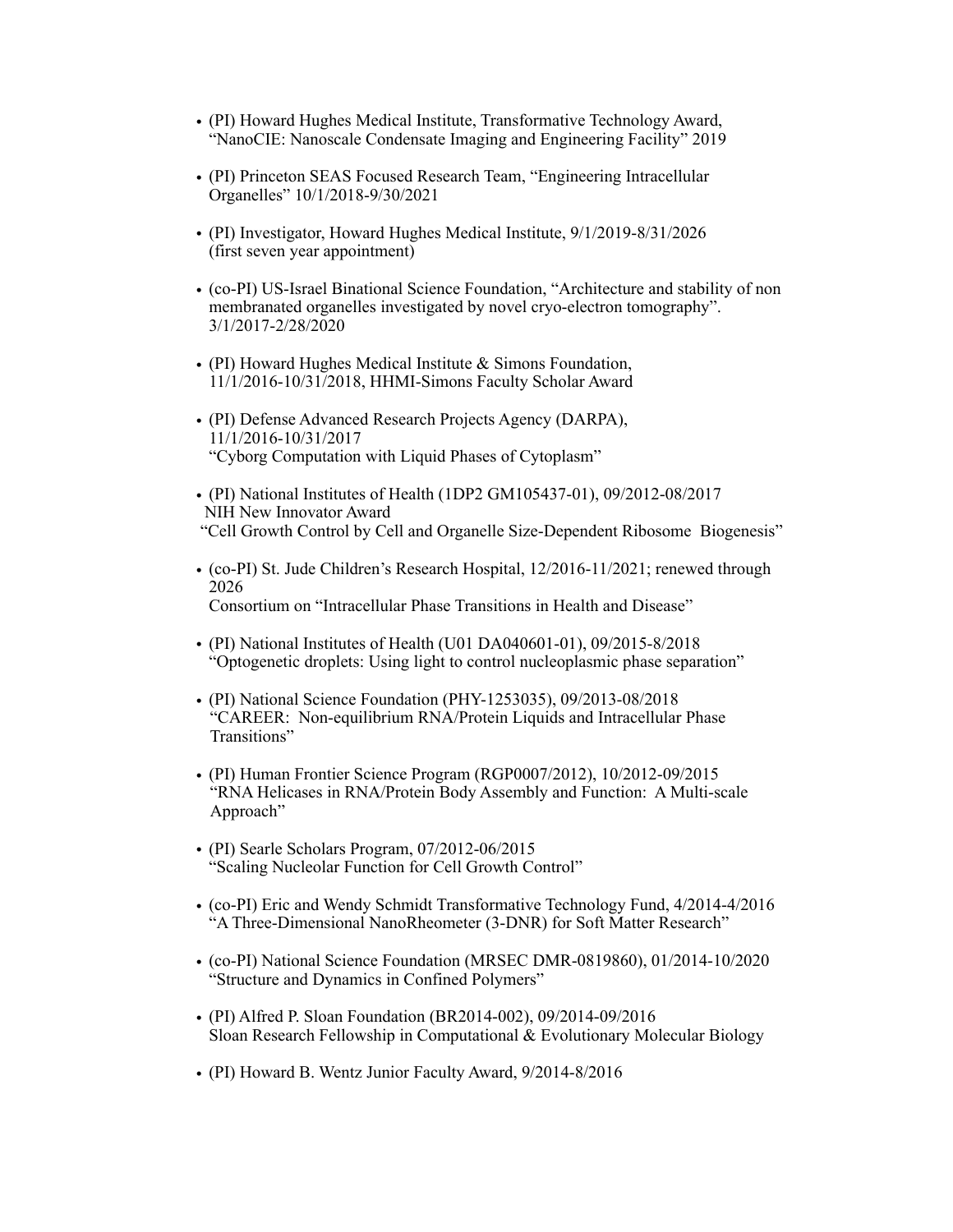## **CONFERENCE**

**ORGANIZATION** 

- Princeton University, "Phase Behavior in Soft and Living Matter", two-day hybrid in-person/virtual symposium including speakers from Duke, UNC Chapel Hill, Washington University in St. Louis, Nov 18-19, 2021
- Princeton University, Princeton Bioengineering Initiative, virtual one-day symposium with speakers from Princeton, Berkeley, MIT, Bristol Myers Squibb, Genmab, Johnson & Johnson, and Medtronic, Nov 20, 2020
- Princeton University, Biomolecular Condensate Initiative, Virtual minisymposium, May 27, 2020 (One-day, 12 Princeton speakers)
- New York Academy of Science Meeting on "Phase Separation in Biology and Disease", New York, NY, Feb 20, 2019
- EMBL Meeting on "Cellular Mechanisms Driven by Phase Separation", Heidelberg, Germany, May 14-18, 2018,
- 2015 Annual Meeting of the American Society of Cell Biology, San Diego, December 2015, Co-organizer of Symposium on "Nucleation Phenomena in Cell Biology"
- Princeton Center for Theoretical Science (PCTS), Program on Phase Transitions in Cell Biology, April 20-22, 2015
- 2014 AIChe Annual Meeting, Atlanta, Co-chair session on Cellular Biomechanics
- 2014 Annual Meeting of the American Physical Society, Denver, Chair of Symposium on Phase Transitions in Cells
- 2013 Annual Meeting of the American Society of Cell Biology, New Orleans, Chair (substitute) of Frontier Symposium on "Physical Biology of the Cell"
- 2013 Annual Meeting of the American Society of Cell Biology, New Orleans, December 2013, Co-organizer of Symposium on "Physical Approaches to Nuclear Structure and Function"
- 2012 Annual Meeting of the American Society of Cell Biology, Mini-symposium Co-organizer, "Micro and Coding RNA"
- Mini-Meeting on "RNA/Granule Assembly", Princeton, May 2012

# **TEACHING**

- Princeton Wintersession 2022, "BioEntrepreneurship: Translating Academic Research into Biotech Impact", Jan 17-21, 2022 - lead course instructor, co-taught with Tony Williams (OTL)
- Introduction to Cellular and Molecular Biology, MOL 214 (co-taught w/ Prof. Dan Notterman): F18, F21
- Mechanics and Dynamics of Soft Living Matter, CBE 433/533: S11, F12, F14, F15, F16, F17, S19, S20, S21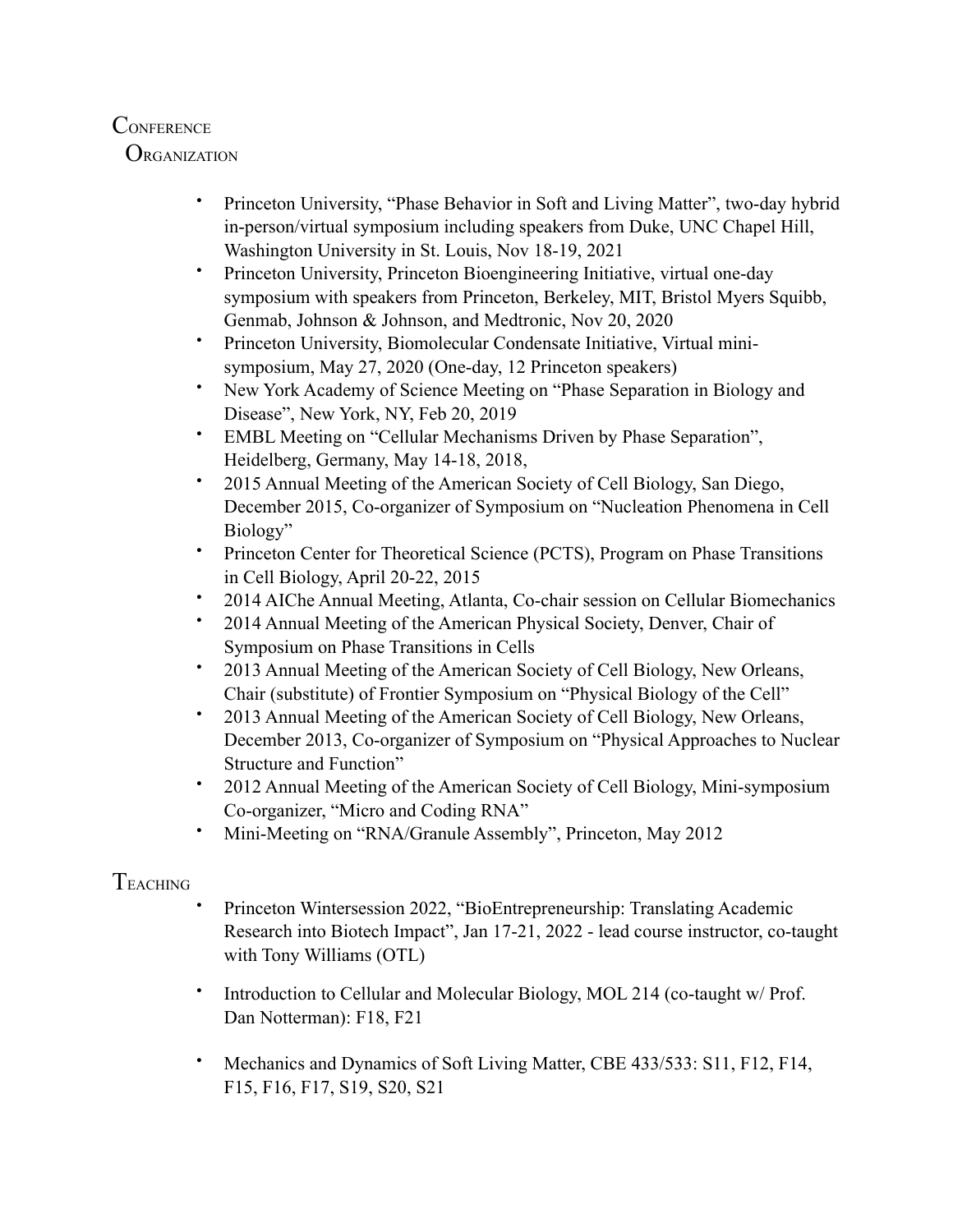- Advanced Heat and Mass Transfer, CBE 505: S13,S14, S15, S16, S17
- Physiology Course Instructor, Marine Biological Laboratory, Woods Hole, MA Summer 2019 (2 weeks), Summer 2022 (planned)
- Guest Lecturer:
	- -Electricity, Magnetism, and Photonics EGR 153 (S22)
	- Graduate Seminar in Biomed. Eng., ELE547 (S13)
	- Developmental Biology, MOL507 (F12)
	- Polymer Viscoelasticity, CBE542 (S15)
	- Method & Logic in Quantitative Biology, MOL515 (F12, F13, F14, F15, F16, F17, F18, F20)

## **MENTORING**

#### *Graduate Students*

*Current* 

- Mack Walls (G6, Chem. & Biol. Eng., co-advised w/ Jose Avalos; NSF Fellow)
- Yi-Che Chang (G6, Chemistry)
- Chang-Hyun Choi (G5, Chem. & Biol. Eng.)
- Ushnish Rana (G4, Chem. & Biol. Eng.; co-advised w/ Thanos Panagiatopoulos)
- Yoonji Kim (G4, Mol. Biol.)
- Jessica Zhao (G3, Chem. & Biol. Eng.)
- Kevin Xu (G3, Chem. & Biol. Eng.; co-advised w/ Jose Avalos)
- Jordy Botello (G2, Mol. Biol.)
- Claire Weaver (G2, Mol. Biol.; co-advised w/ Mike Levine)
- Lennard Wiesener (G1, Chem. & Biol. Eng.)
- Hailey Tanner (G1, Chem. & Biol. Eng.)
- Hansen Tjo (G1, Chem. & Biol. Eng.; co-advised w/ Jose Avalos)
- Lifei Jiang (G1, Mol. Diol; co-advised w/ Yibin Kang)

 *Former* 

- Daniel Lee, PhD (QCB 2015-2021; co-advised w/ Ned Wingreen; NSF Fellow)
- Nicole Taylor, PhD (CBE 2013-2019; NSF Fellow; Currently Research Investigator, Bristol Myers Squibb)
- Lian Zhu, PhD (2013-2019; NSF Fellow; Currently Senior Engineer, Becton Dickinson)
- Marina Feric, PhD (2011-2016; Currently Postdoctoral Fellow, National Institutes of Health)
- Victoria Drake, MSE (2017-2018; Currently Research Scientist, Alexion Pharmaceuticals)

*Former Visiting Students*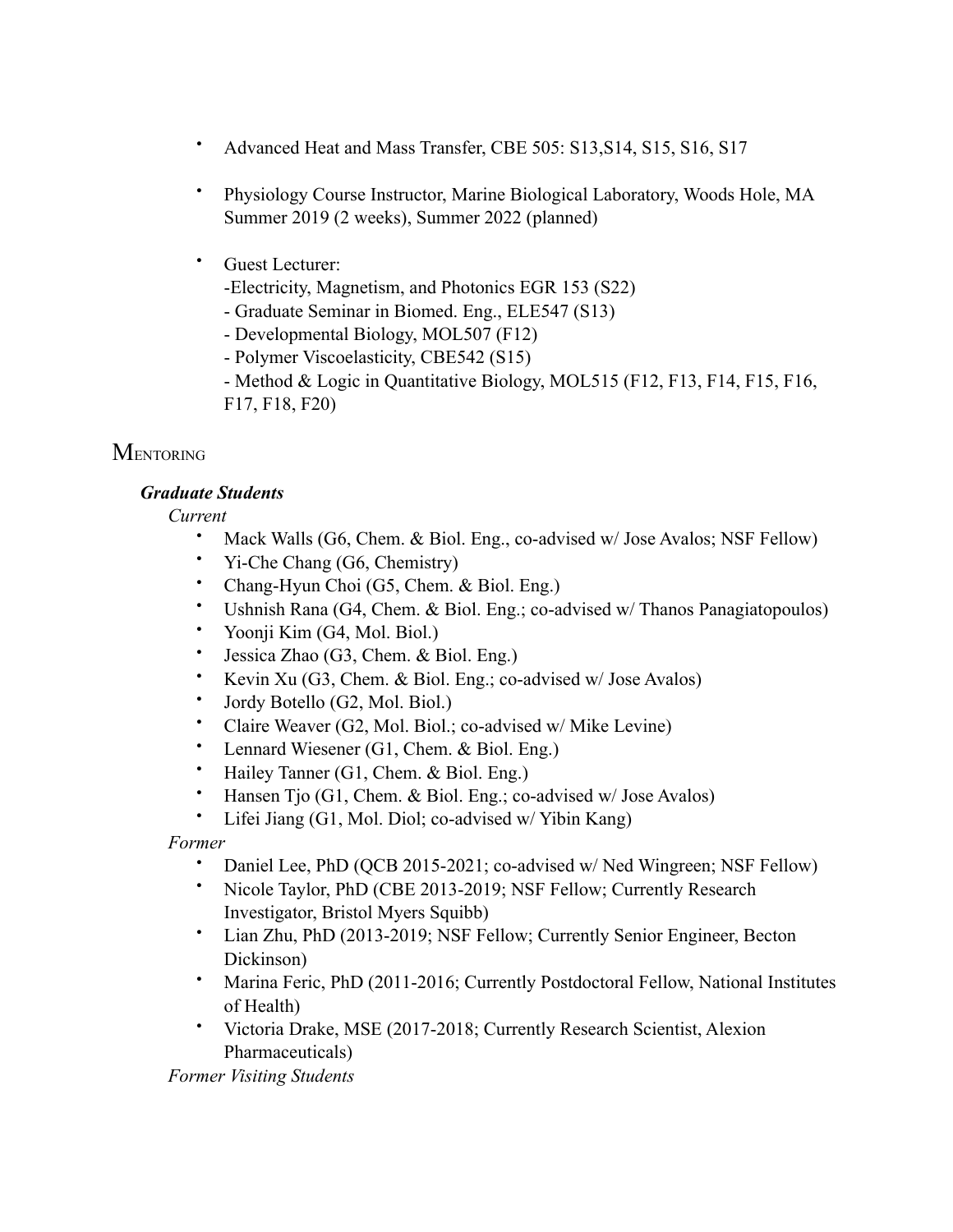- Wanliang Shan, PhD (2012, MAE; Currently Assistant Professor, University of Nevada, Reno)
- Zi Chen, PhD (2011-2012, MAE; Currently Assistant Professor, Dartmouth College)

### *Postdoctoral Fellows*

*Current*

- Anita Donlic
- Sofi Quinodoz (HHMI Hannah Gray Fellow)
- David Sanders
- Felix Keber (EMBO Fellow, joint with Prof. Wühr)
- Amal Narayanan (LSRF Fellow)
- Jing Xia
- Amy Strom (LSRF/Mark Foundation Fellow)
- Lindsay Becker (Helen Hay Whitney Fellow)
- Shunsuke Shimobayashi (JSPS postdoctoral scientist)

#### *Former*

- Dan Bracha, HFSP Cross-Disciplinary Postdoctoral Fellow 2017-2021; Currently Assistant Professor, Technion University
- Joshua Riback, Postdoctoral Fellow 2018-2021; Currently Assistant Professor, Baylor College of Medicine
- Jorine Eeftens, Rubicon Postdoctoral Fellow 2018-2021; Currently Assistant Professor, Radboud University
- Paul Ackerman, Postdoctoral Fellow 2017-2020; Currently Scientist at Nereid **Therapeutics**
- Chanelle Jumper, Postdoctoral Fellow 2018-2020; Currently Scientist at Nereid **Therapeutics**
- Steven Ming-Tzo Wei, Postdoctoral Fellow 2014-2020; Currently Research Scientist, BMS/Celgene
- Yongdae Shin, Postdoctoral Fellow 2014-2018; Currently Assistant Professor, Seoul National University
- Stephanie Weber, Damon Runyon Postdoctoral Fellow 2011-2015; Currently Assistant Professor, McGill University
- Shana Elbaum-Garfinkle, K99 Postdoctoral Fellow 2012-2017; Currently Assistant Professor, CUNY Advanced Science Research Center
- Sravanti Uppaluri, 2012-2015; Currently Assistant Professor, Azim Premji University
- Huaiying Zhang, Visiting Postdoctoral Fellow 2015; Currently Assistant Professor, Carnegie Mellon University
- Nilesh Vaidya, Helen Hay Whitney Fellow, 2013-2016; Currently Senior Scientist, GSK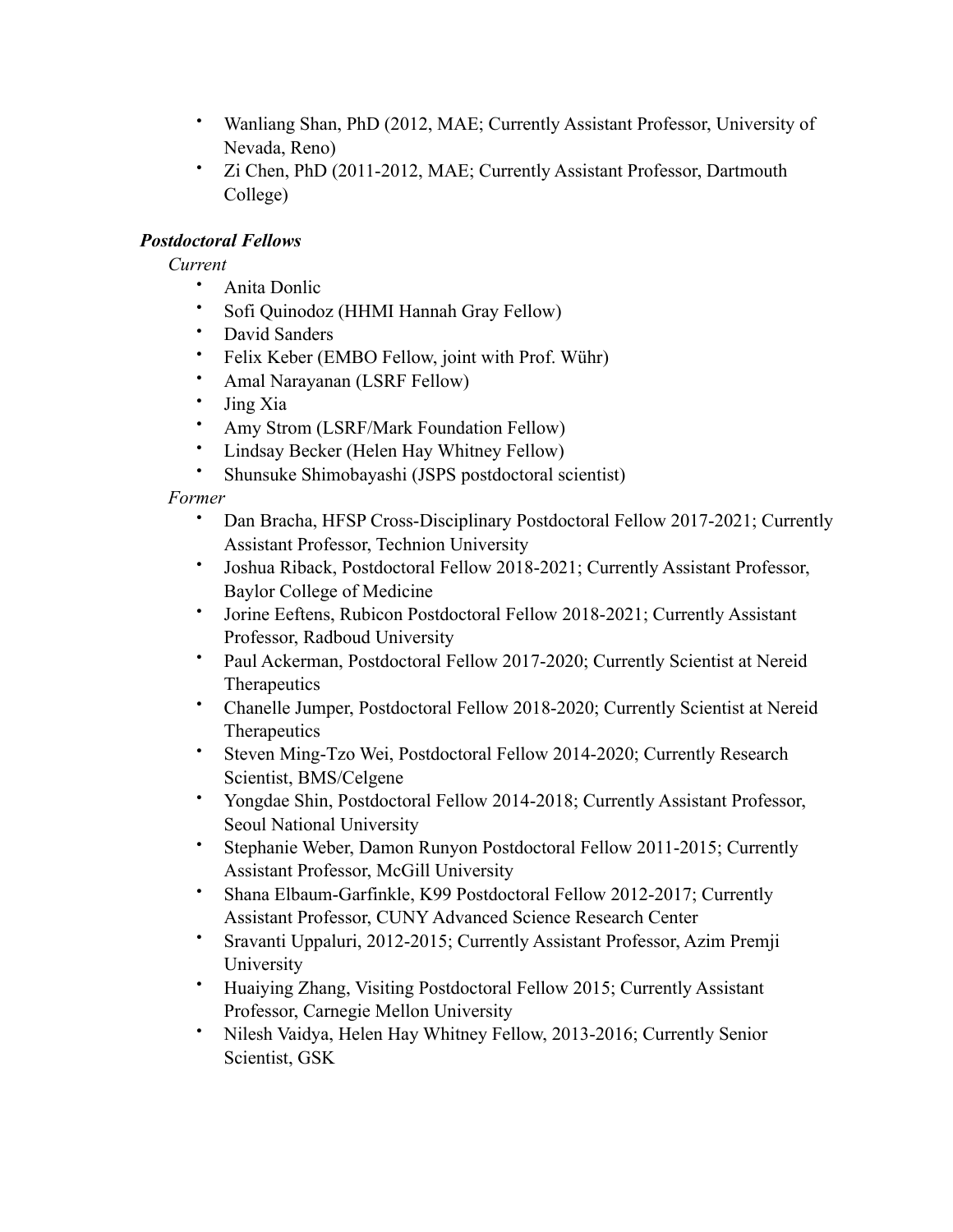## PROFESSIONAL

## **AFFILIATIONS**

 American Society of Cell Biology (ASCB) American Institute of Chemical Engineers (AIChe) American Physical Society (APS) Genetics Society of America (GSA) Biophysical Society (BPS)

## **PRINCETON**

## **SERVICE**

(only major University service listed; non-exhaustive list)

- Director, Princeton Bioengineering Initiative, 2020-
- Princeton Biomolecular Condensate Initiative, Founder, 2020-
- BioE Colloquium Founder and Organizer, AY13-14, AY14-15, AY15-16, AY16-17
- Founder, Rising Stars in BioE Seminar Series, 2020-
- Molecular Biology Junior Faculty Search Committee, AY14-15
- Committee on the Course of Study, AY14-15
- Co-chair, BioE Faculty Search Committee, AY17-18, AY18-19, AY20-21
- BioE Building Committee, AY20-21
- CBE Junior Faculty Search Committee, AY18-19
- Bioengineering Working Group, S17
- Institutional Biosafety Committee, AY17-18, AY18-19
- CBE Safety Committee, AY18-19
- SEAS New Engineering Complex Buildings Committee, AY17-18
- Freshman Advisor (Forbes), AY14-15, AY15-16, AY16-17, AY17-18, AY18-19

## **EDITORIAL**

BOARDS *Physical Review Applied, Scientific Reports (2017-2019)*

## **MANUSCRIPT**

 REVIEWS *Science, eLife, Nature, Nature Chemistry, Nature Materials, Nature Physics, Nature Cell Biology, Nature Genetics, Cell, Developmental Cell, Molecular Cell, Proceedings of the National Academy of Sciences, USA (PNAS), Current Opinion in Cell Biology, Trends in Biochemical Sciences, Trends in Cell Biology, European Molecular Biology Organization (EMBO) Journal, Development, Current Biology, Biophysical Journal, Molecular Biology of the Cell, Journal of the Royal Society Interface, Journal of Colloids and Interface Science, Physical Review Letters, others.*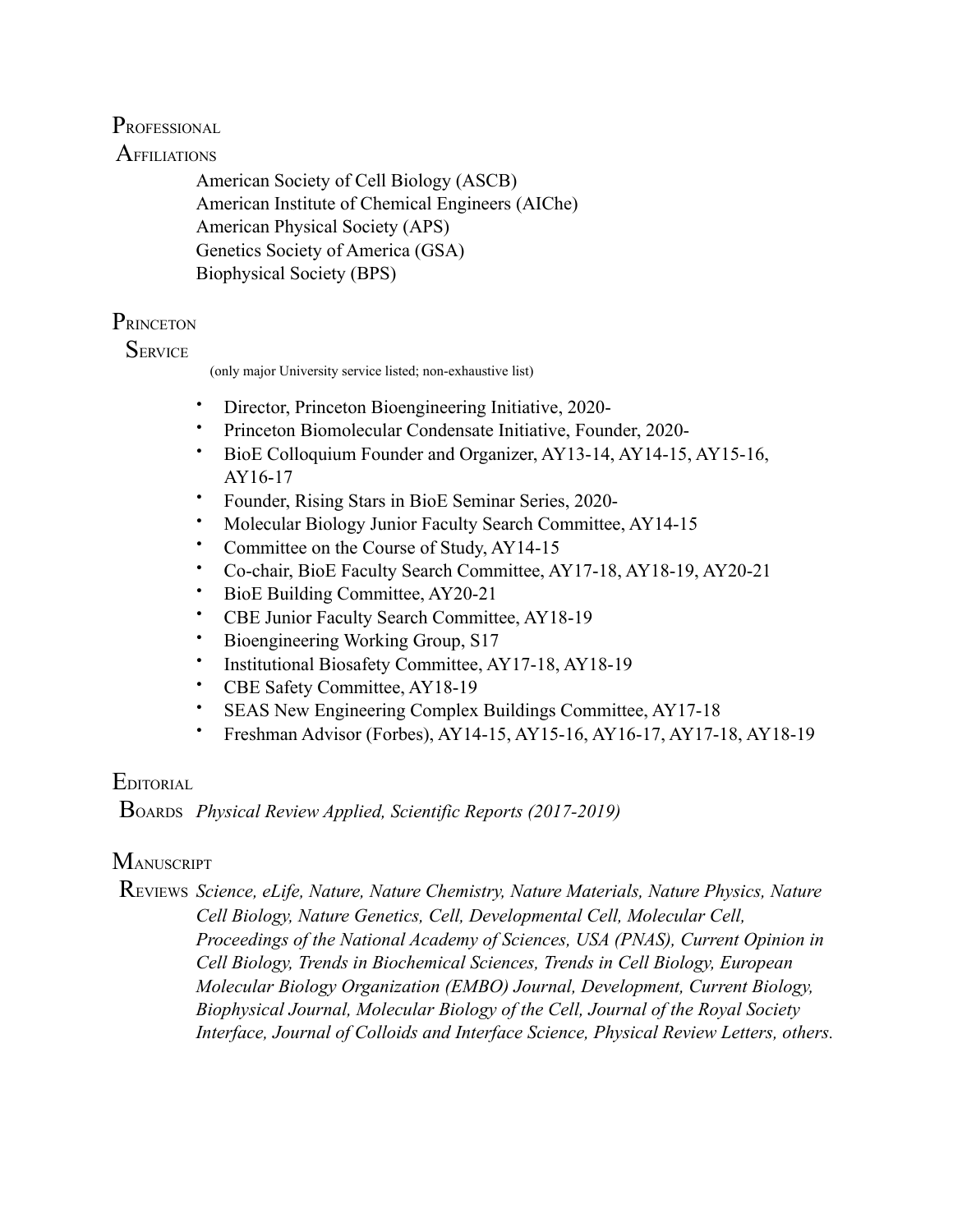## **GRANT**

REVIEWS Human Frontiers Science Program Grant Committee 2017, 2018, 2019, 2020; National Science Foundation (Physics of Living Systems Panel 2014,2015; Materials World Network proposal 2012); Air Force Office of Scientific Research (Young Investigator Program proposal 2012); Swiss National Science Foundation 2014; Wellcome Trust 2016

### INVITED TALKS

#### **2021**

- 171 MURI Program Review Meeting, virtual talk on "Uncovering and applying the interfacial design principles of multiphase natural and synthetic organelles", Dec 8, 2021
- 170 Keystone Symposium on Higher Order Chromatin Architecture, "Nucleolar viscoelasticity and ribosome biogenesis", Oct 17, 2021
- 169 Rutgers University, Distinguished Speakers graduate student-run seminar series (virtual), "A Liquid paradigm for biological organization", Nov 8, 2021
- 168 EpBioE Meeting (virtual), "Intracellular condensates: rheology and biological function", Nov 4, 2021
- 167 CSHL Transcription Meeting (virtual), "rRNA dynamics in the nucleolus", Sept 3, 2021
- 166 MBL Friday Evening Lecture Series, "A liquid paradigm for biological organization", July 9, 2021
- 165 Oxford University "Physics Meets Biology" (virtual), Keynote talk on "Physics of Intracellular Phase Transitions", July 26, 2021
- 164 HFSP Nakasone Award Ceremony Talk, July 5, 2021
- 163 UCSF Protein Homeostasis Mini-Course, May 19, 2021
- 162 Brazilian Biophysical Society, 20 IUPAB Congress (virtual), "Forward and reverse engineering states of matter in living cells", May 26, 2021
- 161 Rockefeller JCB/JEM Symposium on "Neurodegenerative Diseases: Emerging mechanisms and Therapeutic opportunities" (virtual); talk title: "Mapping reversible and irreversible phase transitions in living cells", April 26, 2021
- 160 NIH RNA Biology Symposium (virtual), "Mapping protein/rna phase separation in living cells", April 15, 2021
- 159 Wiley Prize Symposium (virtual), "Intracellular phase separation: Physics of living matter", April 9, 2021
- 158 UCLA Molecular Biology Institute Seminar (virtual), "Fluid forces phase separation in, on, and around the genome", April 8, 2021
- 157 American Physical Society, 2021 Annual Meeting (virtual), Session on Non-Linear Dynamics in Cell Mechanobiology, "Anomalous Liquids: Phase separation in, on, and around the genome" March 15, 2021
- 156 Japan, Riken BDR Symposium on Structuring Biosystems (virtual), "Nucleation landscape of biomolecular condensates", March 1, 2021
- 155 Yale University, Department of Biomedical Engineering Seminar (virtual), "Forward and reverse engineering states of matter in living cells", Jan 26, 2021
- 154 Vienna, Austria, Joint seminar of IMP, IMBA and Max Perutz labs (virtual), "Forward and reverse engineering states of matter in living cells", Jan 21, 2021

- 153 American Society of Cell Biology annual meeting (virtual), "Fluid forces: Mechanics of Intracellular Phase Separation", Dec 8, 2020
- 152 University of Oregon, Institute of Molecular Biology (virtual), "Liquid phase condensation in cell physiology and disease", Nov 17, 2020
- 151 KNAW Dutch Biophysics Meeting (virtual), "Nucleation landscape of biomolecular condensates", Nov 10, 2020
- 150 Princeton University ENGAGE Virtual Symposium (virtual), "Covid19: Targeting its Fatty Underbelly", Nov 6, 2020
- 149 Georgetown-Lombardi Oncology Grand Rounds/Visiting Professor (virtual), "Liquid phase condensation in cell physiology and disease", October 16, 2020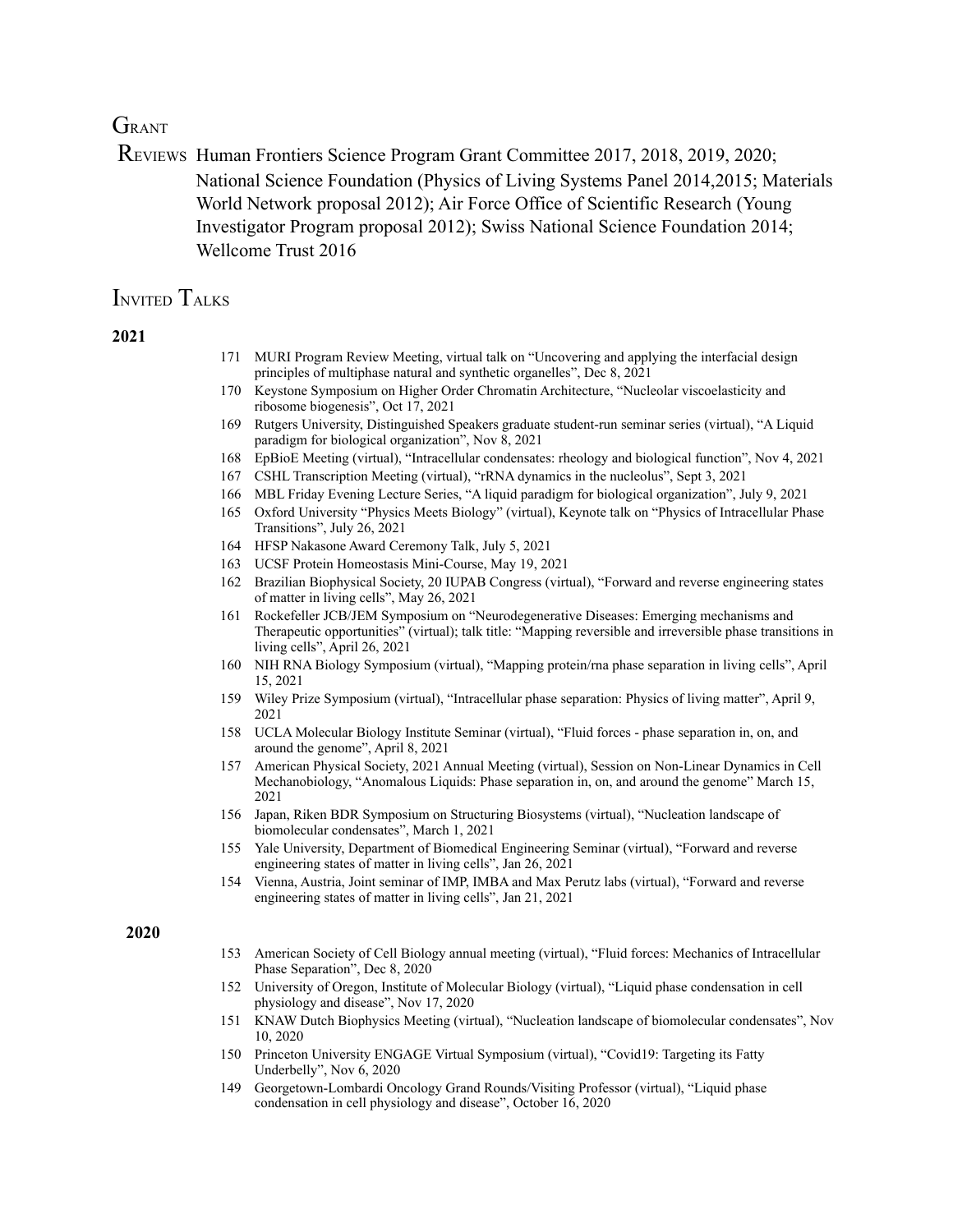- 148 International Titisee Conference on Genome folding: physics and function (virtual), "Telomeric condensates", October 15, 2020
- 147 New York Genome Center, Covid19 Discussion Group (virtual), "Adventures in Spike-ACE2 mediated membrane fusion: Sex hormones, drugs, and high throughput rock 'n roll", Sept 14, 2020
- 146 NIH FusOnC2 Annual Meeting, (Reverse) Engineering Liquid States of Intracellular Matter (virtual), Sept 10, 2020
- 145 National Academy of Sciences, Decadal Review in Biological Physics (virtual), "Liquid intracellular condensates: Self-assembly of bimolecular matter"
- 144 New York Academy of Sciences, Symposium on CRISPR, "Liquid nuclear condensates: in, on, and around the genome", NYC, February 24, 2020
- 143 Biophysical Society Annual Meeting, San Diego CA, February 16, 2020, "Encoding multiphase cytoplasmic structure" (Symposium on "Fuzzy Interactions and Crowding")

- 142 NIH 4D Nucleome Annual Meeting, Washington, DC, December 6, 2019, "The Liquid Nucleome"
- 141 UT Southwestern Medical Center, Symposium on Neurodegeneration, Dallas, TX, October 24, 2019, "A Fluid View of Cytoplasmic Stress"
- 140 University of Virginia, Distinguished Guest Lecturer in Integrative Biosciences Course, Charlottesville, VA, October 2, 2019, "Liquid Organelles: Moving through intracellular phase space "
- 139 Albert Einstein College of Medicine, Departmental of Cell Biology Seminar Series, New York, NY, September 9, 2019, "Liquid Organelles: Moving through intracellular phase space"
- 138 "Soft Matter" Gordon Conference, New London, NH, August 12-16, 2019, "Nucleating Liquid Phase Organelles"
- 137 Marine Biological Laboratory, Physiology Course, Woods Hole, MA, July 24, 2019, "Self-assembly of intracellular matter"
- 136 "Proteins" Gordon Conference, Holderness, NH, June 17-21, 2019, "Mechanics of nucleating functional protein condensates"
- 135 Harvard University, Molecular Biology Department Seminar, May 20, 2019, "Reverse-engineering intracellular phase space"
- 134 National Cancer Institute, workshop on Phase Separation and Cancer, NIH Campus, May 14-15, 2019, "Mechano-active liquid condensates and the genome"
- 133 Keystone Conference on Biomolecular Condensates, Snowbird UT, April 10-14, 2019, Keynote Lecture, "Moving through Intracellular Phase Space"
- 132 Vaughan Lecture, California Institute of Technology, Department of Chemical Engineering, Pasadena CA, March 15, 2019, "Controlling intracellular phase transitions with light"
- 131 American Physical Society (APS) March Meeting, Kavli Lecture, Boston, MA, March 6, 2019 "Intracellular liquid condensates: Understanding and controlling biomolecular phase transitions in living cells"
- 130 New York Academy of Science Conference on Phase Separation, New York, NY, February 20, 2019, "Interaction nodes in phase separation"
- 129 University of Puerto Rico, Rio Piedras, RISE/MARC Program Seminar, San Juan Puerto Rico, February 15, 2019, "Lighting up intracellular phase space"
- 128 2019 World Economic Forum, Davos Switzerland, "Bioengineered Intracellular Condensates"
- 127 Rice University, Center for Theoretical Biological Physics, Houston, TX, "Lighting up intracellular phase space"
- 126 BMES 2019 Cellular and Molecular Bioengineering Conference, San Diego, CA, January 4, 2019, "Mechanics of intracellular phase separation"

- 125 Banbury Center conference on Phase Separated Assemblies in Cell Biology, Cold Spring Harbor Laboratory, NY, December 16-19, 2018, "Mechanics of phase separation"
- 124 NIH 4D Nucleome Annual Meeting, San Diego, CA, December 5, 2019, "Mechano-active liquid nuclear condensates"
- 123 Conference: "RNA at the bench and bedside", La Jolla, CA, October 8-10, 2018, "Lighting up intracellular phase space"
- 122 3rd International Meeting of the French Society for Cell Biology Building the Cell, Paris, France, September 26-28 2018, "Lighting up intracellular phase space"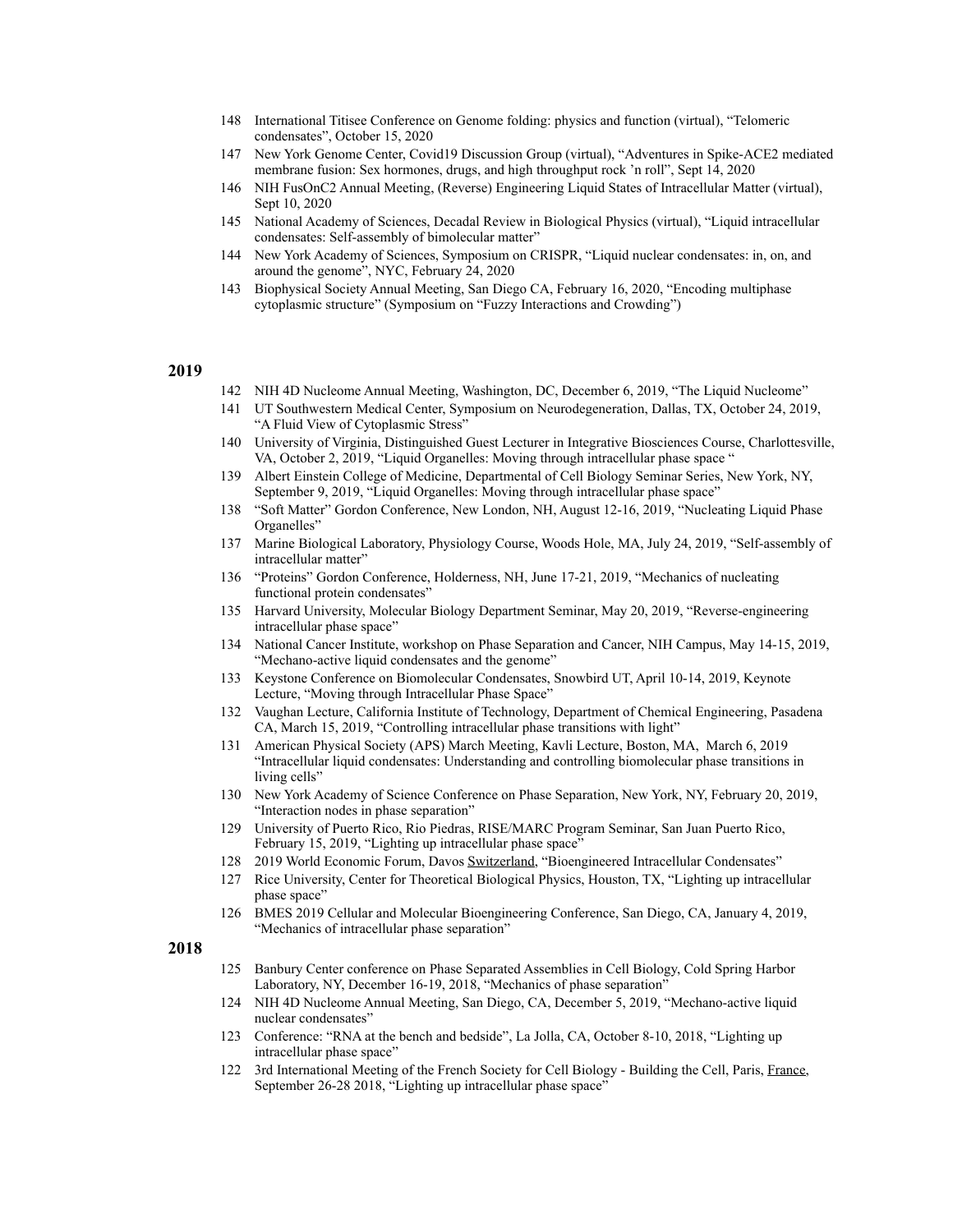- 121 11th International Conference on Ribosome Synthesis, Orford, Quebec, Canada, August 1, 2018, "Lighting up the nucleolus"
- 120 iBiology Seminar 3 (recorded at Lasker Foundation, New York, NY, July 25, 2018), "Using light to study and control intracellular phase behavior"
- 119 iBiology Seminar 2 (recorded at Lasker Foundation, New York, NY, July 25, 2018), "Multiphase liquid behavior of the nucleolus"
- 118 iBiology Seminar 1 (recorded at Lasker Foundation, New York, NY, July 25, 2018), "Liquid Phase Condensation in Living Cells"
- 117 World Biomechanics Congress, Dublin, Ireland, July 10, 2018, "RNA protein liquids: lighting up intracellular phase space"
- 116 Memorial Sloan Kettering Cancer Center, Department of Cell Biology seminar, New York, NY, June 21, 2018, "RNA protein liquids: lighting up intracellular phase space"
- 115 Marine Biology Laboratory, Physiology Course Lecturer, Woods Hole, MA, June 16, 2018, "Selfassembly of Intracellular Matter"
- 114 NIH High-Risk High Reward Symposium, Bethesda MD, June 6-8, 2018, "The Liquid Nucleolus"
- 113 EMBO Meeting, Heidelberg, Germany: Cellular Mechanisms Driven by Liquid Phase Separation, May 13, 2018 . Seminar at pre-meeting summit, "Liquid-liquid phase separation in intracellular organization".
- 112 New York University, Department of Biology Seminar, April 23, 2018, "Moving through intracellular phase space"
- 111 Cell Press Webinar on Liquid-liquid phase separation, March. 15, 2018 "RNA/protein liquids: lighting up intracellular phase space"
- 110 Lehigh University, HHMI Visiting Scholar Seminar, Feb. 15, 2018 "RNA/protein liquids: lighting up intracellular phase space"
- 109 Columbia University, Biological Sciences seminar, Feb. 7, 2018 "RNA/protein liquids: lighting up intracellular phase space"
- 108 University of California, Berkeley, Marian E. Koshland student-invited seminar, January 23, 2018, "RNA/protein liquids: lighting up intracellular phase space"

- 107 Princeton Center for Theoretical Science, Conference on Transitions in Biology, Princeton, NJ December 15, 2017. "Moving through intracellular phase space"
- 106 ASCB Annual Meeting, Philadelphia, PA, December 2, 2017. "Lighting up nucleoplasmic phase space"
- 105 Institute for Advanced Study, Princeton, NJ, November 15, 2017. "Fluid states of intracellular matter"
- 104 27th Solvay Conference on "The physics of living matter: Space, time and information in biology", Brussels, Belgium, October 19, 2017. Rapporteur talk on "Self-assembly of Intracellular Matter"
- 103 ASBMB Special Symposium on "Emerging Roles for the Nucleolus", Stowers Institute for Medical Research, Kansas City, Missouri, Oct. 26-29, 2017, "Liquids, gels, and everything in between: Moving through nucleolar phase space".
- 102 Johns Hopkins Department of Biological Chemistry, Keynote speaker at Annual Retreat, September 15, 2017, *"*Moving Through Intracellular Phase Space"
- 101 Telluride Science Research Center Workshop on Intrinsically Disordered Proteins, Telluride, Colorado, July 10-15, 2017, "Moving Through Intracellular Phase Space"
- 100 FASEB Conference on Protein Aggregation in Health and Disease, Steamboat Springs, Colorado, June 11-16, 2017, "Moving Through Intracellular Phase Space"
- 99 University of California, San Francisco, Biochemistry and Biophysics Departmental Seminar Series, May 23, 2017, "Moving Through Intracellular Phase Space"
- 98 Rockefeller University, Seminar at the Center for the Studies in Physics and Biology, May 25, 2017, "Moving Through Intracellular Phase Space"
- 97 California Institute of Technology, Biochemistry and and Molecular Biophysics Seminar series, May 11, 2017, "Moving Through Intracellular Phase Space"
- 96 Symposium on "Intracellular Phase Transitions and Macromolecular Assemblies", VIB Vesalius Research Center, Leuven, Belgium, May 2-5, 2017, *"*Moving Through Intracellular Phase Space"
- 95 University of Pennsylvania, Department of Biochemistry and Biophysics, April 25, 2017, "Moving Through Intracellular Phase Space"
- 94 Symposium on "Aqueous Cytomimetic Materials", Materials Research Society (MRS) Spring Meeting, Phoenix, Arizona, April 17-21, 2017, "Moving Through Intracellular Phase Space"
- 93 American Chemical Society (ACS) Annual Meeting, Symposium on "Coacervation physics, chemistry, and biology", San Francisco, April 2-6, 2017, "Moving Through Intracellular Phase Space"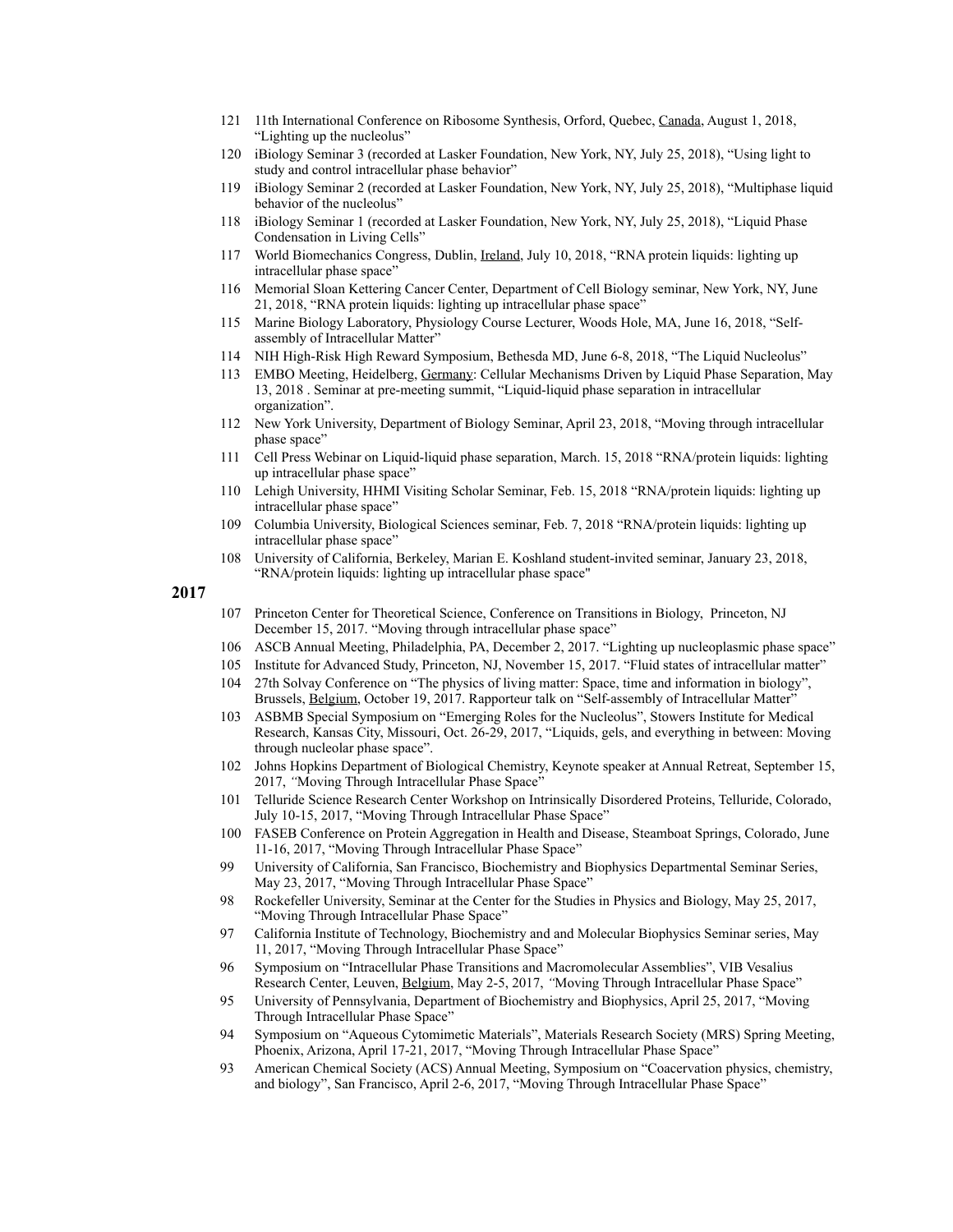- 92 New England Biolabs, Company Seminar Series, Ipswich, MA, March 16, 2017, "Measuring the Intracellular Dew Point: Phase Transitions in Cells"
- 91 Massachusetts Institute of Technology, Department of Chemical and Biological Engineering Seminar, March 24, 2017, "Measuring the Intracellular Dew Point: Phase Transitions in Cells"
- 90 Harvard Medical School, Department of Biological Chemistry and Molecular Pharmacology seminar, Feb. 2, 2017, "Measuring the Intracellular Dew Point: Phase Transitions in Cells"
- 89 Distinguished Lecturer in Cell Biology Seminar Series, Cell and Physiology Center of the NIH (NHLBI), Jan. 5, 2017, "Measuring the Intracellular Dew Point: Phase Transitions in Cells"

- 88 Symposium at Max Planck Institute for Biochemistry, Martinsreid/Munich, Germany, November 28, 2016, "Measuring the Intracellular Dew Point: Phase Transitions in Cells"
- 87 University of Massachusetts Medical School, Department of Biochemistry and Molecular Pharmacology seminar, November 16, 2016, "Measuring the Intracellular Dew Point: Phase Transitions in Cells"
- 86 Symposium at Department of Molecular Life Sciences, University of Zurich, Switzerland, November 7-8, 2016, "Measuring the Intracellular Dew Point: Phase Transitions in Cells"
- 85 Seminar at Max Delbrueck Center for Molecular Medicine, Berlin, Germany, October 31, 2016, "Measuring the Intracellular Dew Point: Phase Transitions in Cells"
- 84 Seminar at the Scientific Symposium in honor of the 15th anniversary of the Max Planck Insititute of Molecular Cell Biology and Genetics, Dresden, Germany, October 27-29, 2016, "Measuring the Intracellular Dew Point: Phase Transitions in Cells"
- 83 Distinguished Guest Seminar Series, Max Planck Institute of Molecular Physiology, Dortmund, Germany, Nov. 3, 2016. "Measuring the Intracellular Dew Point: Phase Transitions in Cells"
- 82 Harvard University, Department of Systems Biology, "Theory Lunch" talk, October 21, 2015. "Measuring the Intracellular Dew Point: Phase Transitions in Cells"
- 81 Plenary talk at Annual Dutch Biophysics Meeting, Veldhoven, The Netherlands, October 3-4, 2016. "Measuring the Intracellular Dew Point: Phase Transitions in Cells"
- 80 School of Chemical & Biomolecular Engineering Seminar, Georgia Tech, Atlanta, GA, Sept. 21, 2016. "Measuring the Intracellular Dew Point: Phase Transitions in Cells"
- 79 Heraeus Seminar on Cellular Dynamics, Bad Honnef, Germany, Sept. 4-7, 2016. "Measuring the Intracellular Dew Point: Phase Transitions in Cells"
- 78 EMBL Symposium on Actin, Heidelberg, Germany, Sept. 7-10, 2016. "Nuclear Actin, Gravity, and RNA/Protein Droplets"
- 77 American Chemical Society (ACS) Annual Meeting, Symposium on "Intrinsically Disordered Proteins: Structure, Function, and Interactions", Philadelphia, PA August 21-25, 2016. "Measuring the Intracellular Dew Point: Phase Transitions in Cells"
- 76 30th Annual Symposium of The Protein Society, July 16-19, 2016, Baltimore, MD. "Measuring the Intracellular Dew Point: Phase Transitions in Cells"
- 75 MIT, Department of Physics, Biophysics Seminar, May 11, 2016. "Measuring the Intracellular Dew Point"
- 74 Cornell University, Department of Chemical and Biomolecular Engineering Seminar, April 25, 2015, "Measuring the Intracellular Dew Point: Phase Transitions in Cells"
- 73 Meeting on "The Physical Basis of Cellular Adaptation and Memory", McGill research institute, Barbados, April 15-22, 2015. "Measuring the Intracellular Dew Point"
- 72 University of Wyoming, Department of Molecular Biology Seminar, April 1, 2015, "Measuring the Intracellular Dew Point: Phase Transitions in Cells"
- 71 University of Chicago, Department of Molecular Genetics and Cell Biology, Student-Invited Seminar Series, March 17, 2015, "Measuring the Intracellular Dew Point: Phase Transitions in Cells"
- 70 Carnegie Mellon University, Department of Biomedical Engineering Seminar, Feb. 23, 2016, "Measuring the Intracellular Dew Point: Phase Transitions in Cells"
- 69 Instituto Gulbenkian de Ciencia, Institute Seminar, Oeiras, Portugal, Feb. 12, 2016, "Measuring the Intracellular Dew Point: The physics and Biology of Membraneless Organelles"
- 68 16th Mid-Atlantic Soft Matter Workshop, held at National Institutes of Health, Jan. 29, 2016, "Measuring the Intracellular Dew Point: Phase Transitions in Cells"
- 67 Symposium organized by Japanese Society for Quantitative Biology, National Institute of Genetics, Mishima, Japan, Jan. 13, 2016. "Measuring the Intracellular Dew Point: Phase Transitions in Cells"
- 66 Symposium organized by Japanese Society for Quantitative Biology, University of Tokyo, Japan, Jan. 10, 2016. "Measuring the Intracellular Dew Point: Phase Transitions in Cells"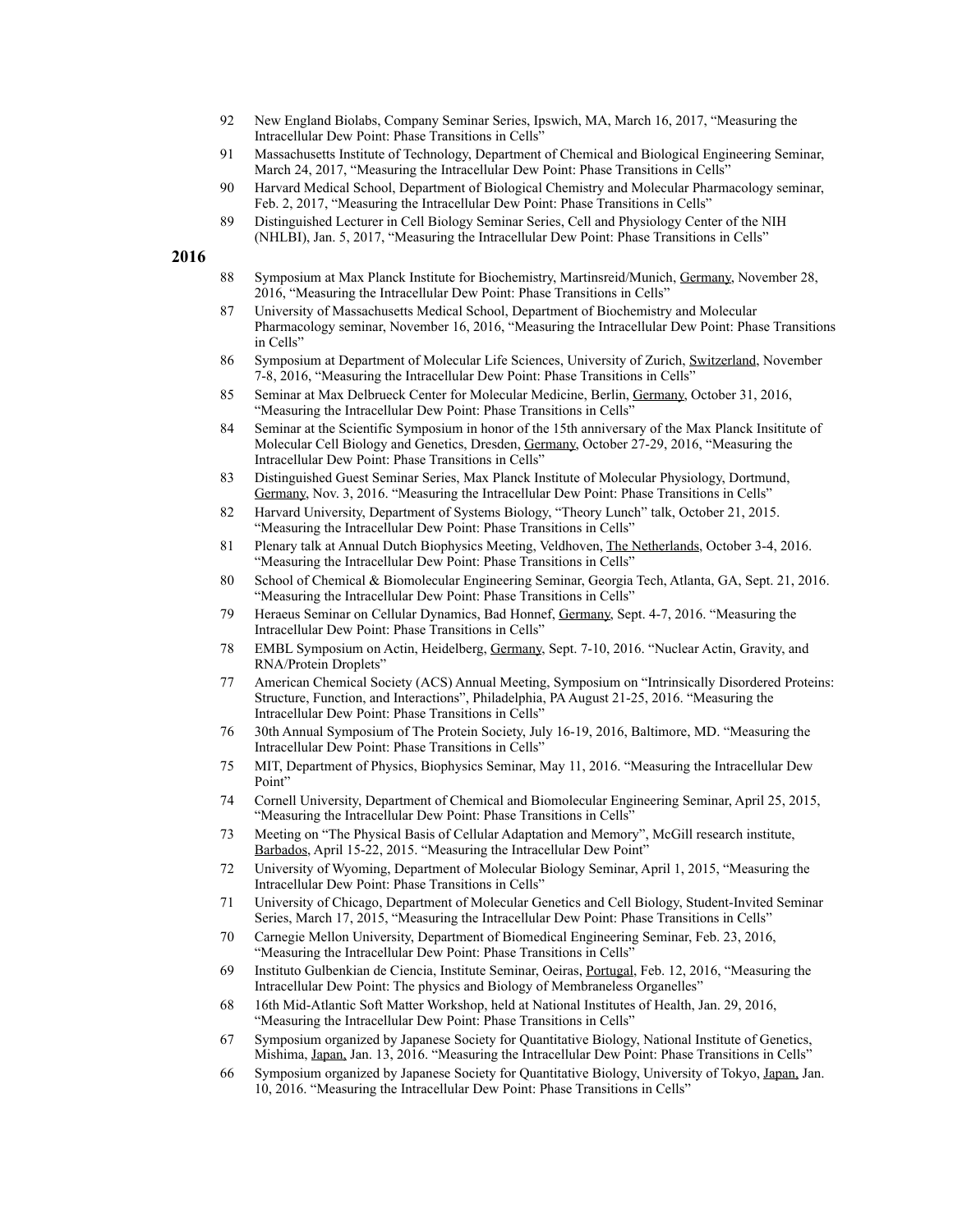- **2015**
- 65 University of Montreal, Canada, Department of Biochemistry Seminar, December 7, 2015, "Measuring the Intracellular Dew Point: Phase Transitions in Cells"
- 64 Stanford University, Center for Systems Biology Symposium on Quantitative Biology, December 4, 2015, "Measuring the Intracellular Dew Point: Phase Transitions in Cells"
- 63 Alzforum webinar: Fluid Business: Could "Liquid" Protein Herald Neurodegeneration?, October 30, 2015, "Intracellular Phase Transitions: From Organelle Function to Disease". http://www.alzforum.org/ webinars/fluid-business-could-liquid-protein-herald-neurodegeneration
- 62 National University of Singapore, Department of Biological Sciences (Departmental Seminar + 2 Lectures), November 2-5, 2015, "Measuring the Intracellular Dew Point: Phase Transitions in Cells"
- 61 University of Chicago, International Symposium on Multivalent Interactions in Polyelectrolytes: New Physics, Biology and Materials, October 2-4, 2015, "Measuring the Intracellular Dew Point: Phase Transitions in Cells"
- 60 BIOMS-EMBL, Physics of Cells and Tissues, Sept 30-Oct 2, 2015, Heidelberg, Germany, "Measuring the Intracellular Dew Point: Phase Transitions in Cells"
- 59 Departmental Seminar, University of Toronto/Hospital for Sick Children, Toronto, Canada, October 26, 2015, "Measuring the Intracellular Dew Point: Phase Transitions in Cells"
- 58 Center for Biological Systems Engineering, Washington University in St. Louis, October 20, 2015, "Intracellular Phase Transitions: The Physics and Biology of Membrane-less Organelles"
- 57 New York University, Department of Physics Colloquium, September 17, 2105, "Measuring the Intracellular Dew Point: Phase Transitions in Cells"
- 56 UMass Amherst, Joint Seminar: Departments of Chemical Engineering and Physics, September 8, 2015, "Measuring the Intracellular Dew Point: Phase Transitions in Cells"
- 55 Department of Biomedical Engineering, University of Texas Austin, September 3, 2015, "Measuring the Intracellular Dew Point: Phase Transitions in Cells"
- 54 CECAM Workshop on Intrinsically Disordered Proteins, August 18-21, 2015, Zurich, Switzerland, "Measuring the Intracellular Dew Point: Phase Transitions in Cells"
- 53 NSF International Physics of Living Systems (iPoLS) meeting, July 21, 2015, Arlington, VA, "Measuring the Intracellular Dew Point: Phase Transitions in Cells"
- 52 Gordon Research Conference on Developmental Biology, Mount Holyoke College, South Hadley MA, June 21-26, 2015, "Developmental Size Regulation, Drop by Drop"
- 51 EMBO Workshop on "Macromolecular Assemblies at the Crossroads of Stress and Function", May 31- June 4, 2015, Jerusalem, "Cell Size Dependent RNA/Protein Phase Transitions"
- 50 Rutgers University, Department of Biomedical Engineering Seminar, April 6, 2015, "Intracellular Phase Transitions and Cell Growth Control"
- 49 Searle Scholars Program, Annual Meeting, Chicago IL, April 13-15, 2015,"RNA/Protein Phase Transitions and Cell Size"
- 48 Engineering and Physical Biology Symposium, Harvard University, April 25, 2015 *"*Cell Size Dependent RNA/Protein Phase Transitions"
- 47 University of California, San Diego, Division of Biological Sciences and CMM Seminar, March 18, 2015. "RNA/Protein Phase Transitions and Cell Size"
- 46 Cold Spring Harbor, Meeting on "Cellular Dynamics and Models", March 3-5, 2015. "RNA/Protein Phase Transitions and Cell Size"
- 45 Penn State, Department of Chemistry Seminar, Feb. 17, 2015, "Intracellular Phase Transitions and Cell Size"
- 44 9th Annual Intrinsically Disordered Proteins Subgroup Symposium, Biophysical Society Annual Meeting, February 7, 2015, Baltimore, MD, "Space and Time in Intracellular IDP-mediated phase transitions".
- 43 Danny Thomas Lecture, St. Jude Children's Research Hospital, Memphis TN, January 30, 2015, "Intracellular Phase Transitions and Cell Size"
- 42 Georgetown University, Department of Physics Colloquium, Jan. 20, 2015, "RNA/Protein Phase Transitions and Cell Size"

- 41 American Society for Cell Biology Annual Meeting, Special Interest Subgroup Building the Cell, *"Intracellular Phase Transitions and Cell Size",* Philadelphia, December 2014,
- 40 MBL REU Program, Invite a Scientist Lecture Series, *"Do what you love (and if it's fishing…use a big hook)"*, Woods Hole MA, July 15, 2014
- 39 Cytoskeleton and Cell Division seminar series at the Marine Biological Lab, Woods Hole, MA, July 1, 2014, "RNA/Protein Phase Transitions and Cell Size"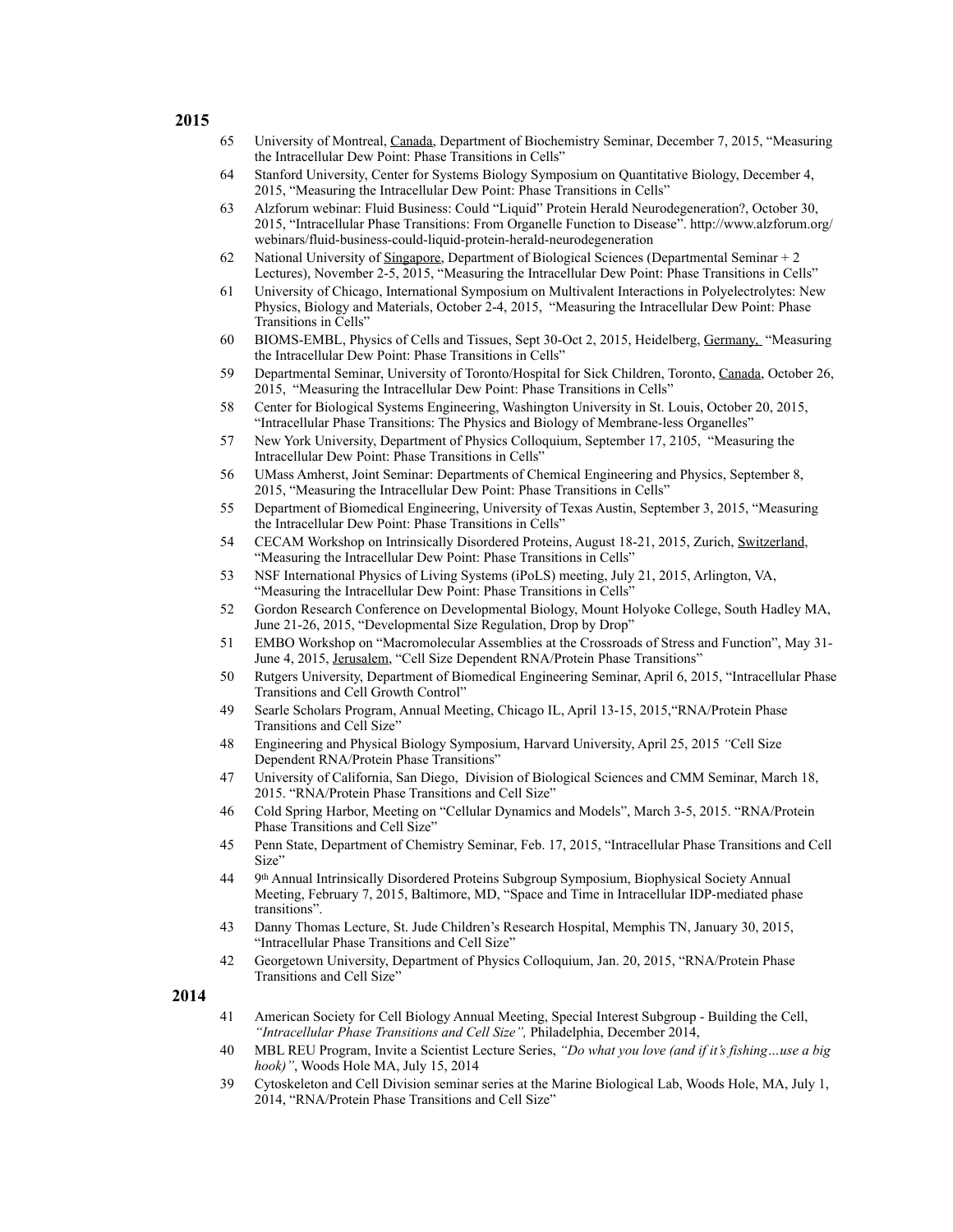- 38 15th International Xenopus Conference, Pacific Grove, CA, August 2014. "Intracellular RNP Droplets: Cell Size, Nuclear Actin, and Gravity"
- 37 Imperial College, London, UK, Departmental of Bioengineering Colloquium, October 2014. "RNA/ Protein Phase Transitions and Cell Size"
- 36 Physics of Living Matter Symposium (PLM9), Cambridge, UK, September 2014. "RNA/Protein Phase Transitions and Cell Size"
- 35 7th World Congress of Biomechanics, Boston, MA July 2014. "Mechanics of Intracellular RNA/Protein Emulsions"
- 34 Gordon Research Conference on Intrinsically Disordered Proteins, Stonehill College, Easton MA, July 2014. "Phase Transitions of Intracellular RNA/Protein Bodies"
- 33 University of California-San Francisco, CCB/iPQB Seminar Series, May, 2014. "Intracellular Phase Transitions and Cell Size"
- 32 Annual Meeting of the American Physical Society, Focus Session on "Phase Transitions and Criticality in Cells", March 2014. "Finite Size Effects in Intracellular Phase Transitions"
- 31 University of Pennsylvania, Departmental Seminar, Chemical and Biomolecular Engineering, March 2014. "Intracellular Phase Transitions, Nuclear Actin, and Gravity"
- 30 Stanford University, Frontiers in Quantitative Biology Seminar Series, January, 2014. "Intracellular Phase Transitions, Nuclear Actin, and Gravity"

- 29 Northeast Complex Fluids and Soft Matter Workshop, Rutgers University, October 25, 2013. "RNA/ Protein Droplets, Nuclear Actin, and Gravity".
- 28 University of Illinois, Urbana-Champaign, Meeting on RNA, Cells and Gravity, October 19, 2013. "Intracellular Phase Transitions, Nuclear Actin, Gravity".
- 27 University of Goettingen, Germany, Physics of the Embryo Meeting, September 29, 2013*.* "Intracellular Phase Transitions, Nuclear Actin, and Gravity"
- 26 Dartmouth University, Biochemistry Department Seminar, September 2013. "Nuclear Actin, RNA Droplets, and Gravity"
- 25 Gordon Research Conference on Soft Matter, Colby-Sawyer College, NH, August 2013. "Cytoplasmic Phase Transitions, Gravity, and Cell Size"
- 24 University of Connecticut Health Center, Department of Cell Analysis and Modeling, April 11, 2013, "RNA Droplets, Big Cells, and Gravity"
- 23 DARPA-DSRC Synthetic Organelle Workshop, Arlington VA, April 4, 2013, "Organelle Engineering: Scaffolds, drops, and cytoplasmic phase transitions".
- 22 Annual Meeting of the American Physical Society, March 2013, "Nonequilibrium stabilization of an RNA/protein droplet emulsion by nuclear actin".
- 21 Annual Meeting of the Biophysical Society, February 2013, "Gravitational stabilization of an RNA/ protein emulsion by nuclear actin"
- 20 Princeton Origin of Life (POoL) Meeting, January 22 2013. "Active RNA droplets: Intracellular and Protocellular Assembly"

#### **2012**

- 19 Annual Meeting of the American Society of Cell Biology, December 2012, *"*Assembling liquid droplets of RNA and protein"
- 18 Department of Chemical and Biomolecular Engineering, University of Tennessee-Knoxville, September 4 2012, "Liquid phase RNA/protein droplets in growing cells"
- 17 Defense Science Research Council (DSRC) Meeting, Santa Cruz, August 27, 2012, "Organism Self-Assembly, Drop by drop".
- 16 International conference on molecular crowding, Monte Verita, Switzerland, June 2012, "Liquid RNA/ protein droplets in growing cells"
- 15 Queens College Biology Department Colloquium, May 2012, "Building an embryo, drop by drop"
- 14 McGill University, Molecular Seminar Series, Montreal, Canada, January 2012 "Building an embryo, drop by drop"

- 13 University of Chicago, Institute for Biophysical Dynamics, November 2011 "Building an embryo, drop by drop"
- 12 Johns Hopkins University, Department of Molecular Biology & Genetics, November 2011 "Building an embryo, drop by drop"
- 11 University of Illinois Urbana Champaign, Center for Physics of Living Cells, November 2011 "Building an embryo, drop by drop"